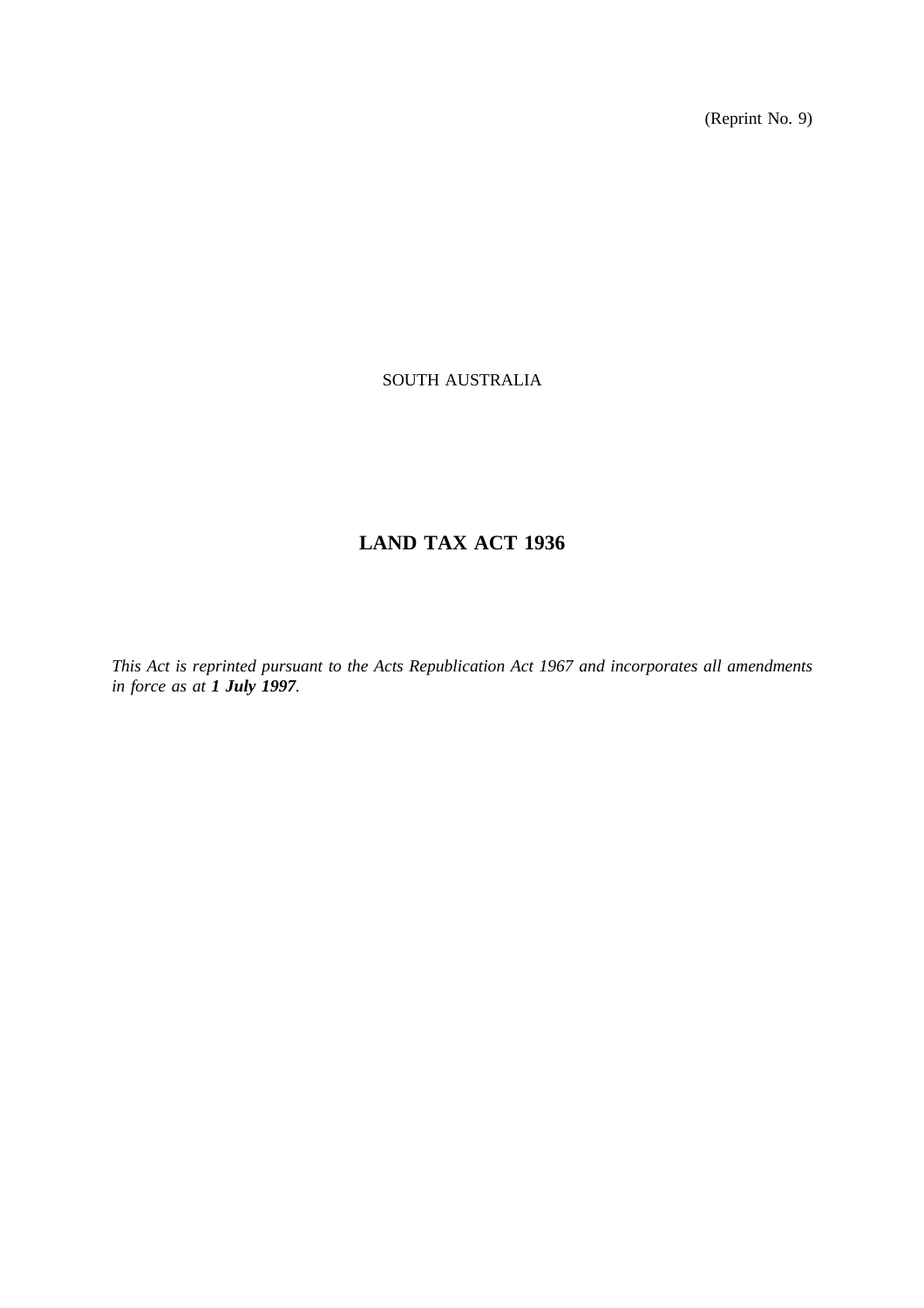# **SUMMARY OF PROVISIONS**

| 1.  | Short title                                                          |
|-----|----------------------------------------------------------------------|
| 2.  | Interpretation                                                       |
| 3.  | <b>Taxation Administration Act</b>                                   |
| 4.  | Imposition of land tax                                               |
| 5.  | Exemption of certain residential land from land tax                  |
| 6.  | Assessment of tax against land divided by a community or strata plan |
| 7.  | Taxable value of land                                                |
| 8.  | Scale of land tax                                                    |
| 9.  | Defined rural areas                                                  |
| 10. | Defined shack-site areas                                             |
| 11. | Minimum tax                                                          |
| 12. | Tax in cases where there are two or more owners                      |
| 13. | Cases of multiple ownership and aggregation of value                 |
| 14. | Person liable to tax                                                 |
| 15. | Change of ownership                                                  |
| 16. | Liability for tax to be joint and several                            |
| 17. | Distribution of burden                                               |
| 18. | Contracts, etc., to evade land tax                                   |
| 19. | Time for payment of tax                                              |
| 20. | Power to let or sell land liable to tax                              |
| 21. | Transfer of land in satisfaction of tax liability                    |
| 22. | Tax first charge on land                                             |
| 23. | Certificates in respect of liability to tax                          |
| 24. | Alterations to valuations                                            |
| 25. | Service                                                              |
| 26. | Regulations                                                          |
|     | <b>APPENDIX</b>                                                      |
|     | <b>LEGISLATIVE HISTORY</b>                                           |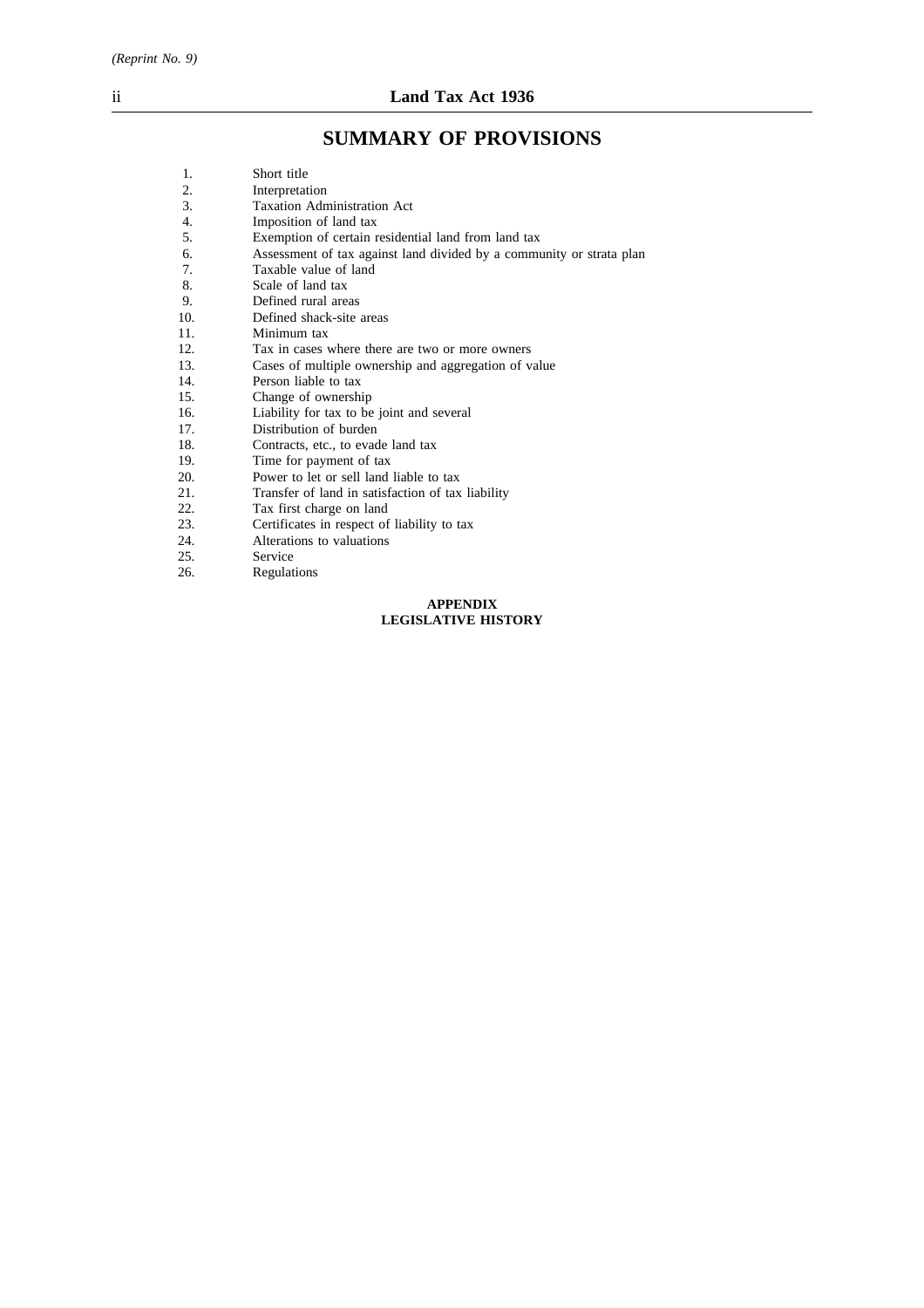# **LAND TAX ACT 1936**

being

Land Tax Act 1936 No. 2318 of 1936 [Assented to 26 November  $1936$ ]<sup>1</sup>

#### as amended by

Land Tax Act Amendment Act 1942 No. 34 of 1942 [Assented to 26 November 1942] Land Tax Act Amendment Act 1948 No. 16 of 1948 [Assented to 23 September 1948] Land Tax Act Amendment Act 1952 No. 47 of 1952 [Assented to 4 December 1952]<sup>2</sup> Land Tax Act Amendment Act 1961 No. 8 of 1961 [Assented to 19 October 1961]<sup>3</sup> Land Tax Act Amendment Act 1965 No. 32 of 1965 [Assented to 2 December 1965] Land Tax Act Amendment Act 1966 No. 39 of 1966 [Assented to 25 August 1966] Land Tax Act Amendment Act 1967 No. 40 of 1967 [Assented to 28 September  $1967$ ]<sup>4</sup> Land Tax Act Amendment Act 1969 No. 56 of 1969 [Assented to 4 December 1969]<sup>5</sup> Land Tax Act Amendment Act 1970 No. 49 of 1970 [Assented to 10 December 1970]<sup>6</sup> Land Tax Act Amendment Act 1971 No. 53 of 1971 [Assented to 23 September 1971] Land Tax Act Amendment Act 1972 No. 78 of 1972 [Assented to 5 October 1972]<sup>7</sup> Statutes Amendment (Valuation of Land) Act 1972 No. 79 of 1972 [Assented to 5 October 1972]<sup>8</sup> Rates and Taxes Remission Act 1974 No. 16 of 1974 [Assented to 4 April 1974]<sup>9</sup> Land Tax Act Amendment Act 1974 No. 109 of 1974 [Assented to 5 December 1974] Land Tax Act Amendment Act 1975 No. 48 of 1975 [Assented to 10 April 1975]<sup>10</sup> Statutes Amendment (Rates and Taxes Remission) Act 1975 No. 98 of 1975 [Assented to 20 November 1975]<sup>11</sup> Land Tax Act Amendment Act 1976 No. 41 of 1976 [Assented to 22 October 1976]<sup>12</sup> Land Tax Act Amendment Act 1977 No. 32 of 1977 [Assented to 27 October 1977]<sup>13</sup> Statutes Amendment (Rates and Taxes Remission) Act 1977 No. 55 of 1977 [Assented to 15 December 1977]<sup>14</sup> Land Tax Act Amendment Act 1979 No. 61 of 1979 [Assented to 8 November 1979]<sup>15</sup> Statutes Amendment (Valuation of Land) Act 1981 No. 29 of 1981 [Assented to 19 March 1981]<sup>16</sup> Land Tax Act Amendment Act 1982 No. 79 of 1982 [Assented to 9 September 1982]<sup>17</sup> Land Tax Act Amendment Act 1983 No. 80 of 1983 [Assented to 24 November 1983]<sup>18</sup> Valuation of Land Act Amendment Act 1984 No. 88 of 1984 [Assented to 29 November 1984]19 Land Tax Act Amendment Act 1985 No. 79 of 1985 [Assented to 22 August  $1985$ ]<sup>20</sup> Land Tax Act Amendment Act 1986 No. 62 of 1986 [Assented to 6 November 1986]<sup>21</sup> Rates and Land Tax Remission Act 1986 No. 78 of 1986 [Assented to 4 December 1986]<sup>22</sup> Statutes Amendment (Taxation) Act 1987 No. 2 of 1987 [Assented to 5 March 1987] Land Tax Act Amendment Act 1987 No. 72 of 1987 [Assented to 5 November 1987]<sup>23</sup> Land Tax Act Amendment Act 1988 No.  $63$  of 1988 [Assented to 27 October 1988]<sup>24</sup> Land Tax Act Amendment Act 1989 No. 48 of 1989 [Assented to 31 August 1989]<sup>25</sup> Land Tax Act Amendment Act 1990 No. 44 of 1990 [Assented to 25 October 1990]<sup>26</sup> Land Tax (Miscellaneous) Amendment Act 1991 No. 46 of 1991 [Assented to 21 November 1991]<sup>27</sup> Land Tax (Rates) Amendment Act 1992 No. 50 of 1992 [Assented to 29 October 1992]<sup>28</sup> Statutes Amendment (Expiation of Offences) Act 1992 No. 71 of 1992 [Assented to 19 November 1992]<sup>29</sup> Land Tax (Rates) Amendment Act 1993 No. 77 of 1993 [Assented to 27 October 1993]<sup>30</sup> Land Tax (Scale Adjustment) Amendment Act 1994 No. 63 of 1994 [Assented to 3 November 1994]<sup>31</sup> Land Tax (Home Unit Companies) Amendment Act 1995 No. 70 of 1995 [Assented to 2 November 1995]<sup>32</sup> Statutes Amendment (Community Titles) Act 1996 No. 38 of 1996 [Assented to 9 May 1996]<sup>33</sup> Statutes Amendment (Taxation Administration) Act 1996 No. 82 of 1996 [Assented to 5 December 1996]<sup>34</sup>

#### *NOTE:*

*Entries appearing in bold type indicate the amendments incorporated since the last reprint. For the legislative history of the Act see Appendix.*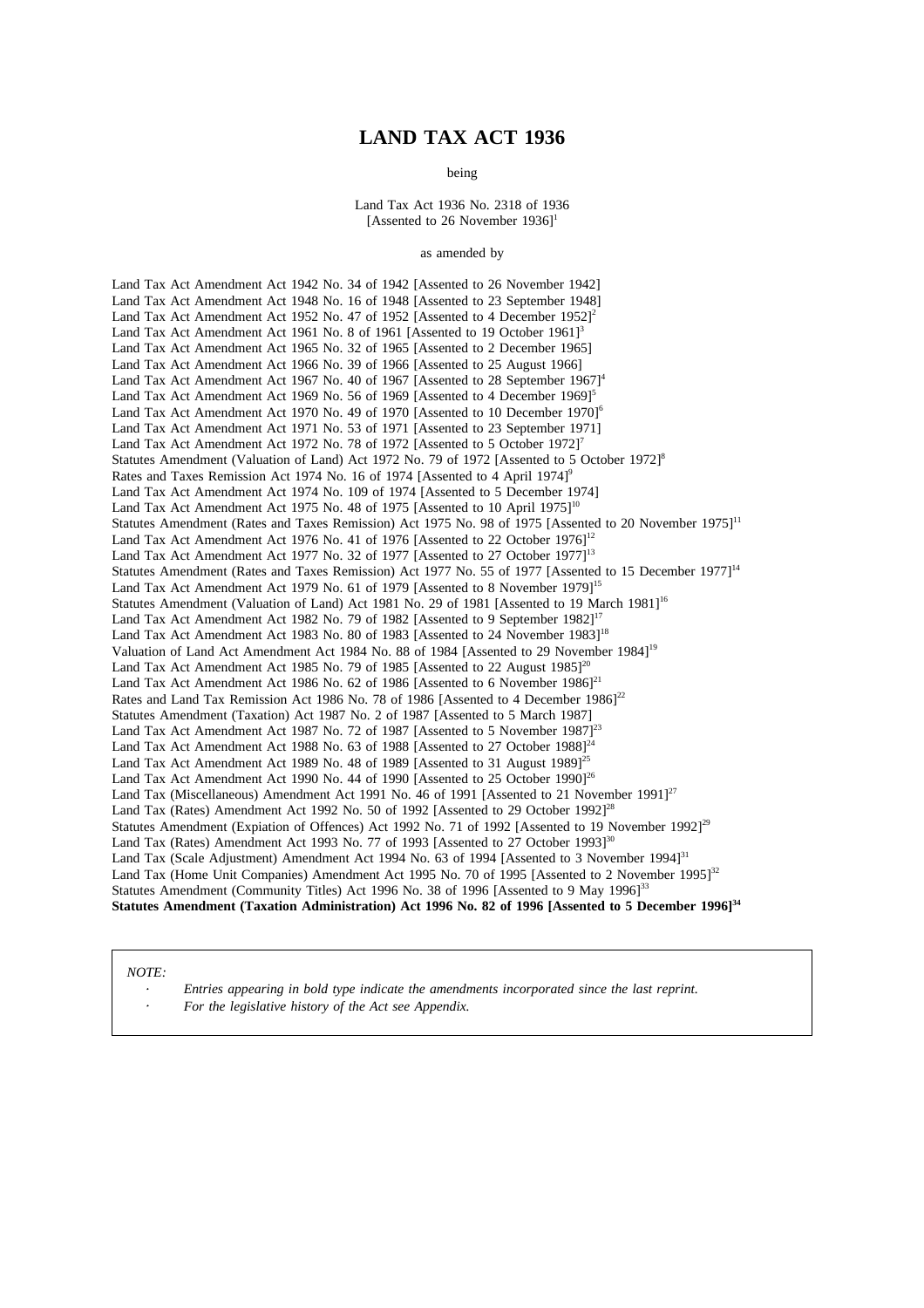- <sup>1</sup> Came into operation 7 January 1937: *Gaz*. 7 January 1937, p. 1.<br><sup>2</sup> Equipments and application asset at No. 47 of 1952, s. 18
- <sup>2</sup> For operation and application *see* Act No. 47 of 1952, s. 18.
- <sup>3</sup> For operation and application *see* Act No. 8 of 1961, s. 13.
- <sup>4</sup> Came into operation 22 February 1968, being the day on which the Real Property Act Amendment (Strata Titles) Act 1967 came into operation: *Gaz*. 22 February 1968, p. 515.
- <sup>5</sup> Came into operation 21 May 1970: *Gaz*. 21 May 1970, p. 1842.
- <sup>6</sup> Came into operation 30 June 1971: *Gaz*. 10 June 1971, p. 2830.
- $\frac{7}{8}$  Came into operation at midnight on 30 June 1972: s. 2.
- Came into operation 1 June 1972: s. 2.
- <sup>9</sup> Came into operation 1 July 1973: s. 2.<br><sup>10</sup> Came into operation 2 June 1975: Car
- <sup>10</sup> Came into operation 2 June 1975: *Gaz*. 22 May 1975, p. 1987.
- <sup>11</sup> Came into operation 1 July 1975: s. 2.
- <sup>12</sup> Came into operation 30 June 1976: s. 2.<br>
Come into operation 20 June 1977: s. 2.
- $\frac{13}{14}$  Came into operation 30 June 1977: s. 2.
- <sup>14</sup> Came into operation 1 July 1978: s. 2.
- <sup>15</sup> Came into operation 30 June 1979: s. 2<sup>16</sup>
- <sup>16</sup> Came into operation 30 June 1981: *Gaz*. 4 June 1981, p. 1640.
- <sup>17</sup> Came into operation (except s. 15) 30 June 1982: s. 2; s. 15 came into operation 8 December 1983: *Gaz*. 8 December 1983, p. 1616.
- <sup>18</sup> Came into operation 30 June 1983: s. 2.<br><sup>19</sup> Came into operation 11 July 1985: C
- <sup>19</sup> Came into operation 11 July 1985: *Gaz*. 4 July 1985, p. 6.<br><sup>20</sup> Came into aggressive at midnight an <sup>20</sup> June 1095.
- <sup>20</sup> Came into operation at midnight on 30 June 1985: s.  $\hat{2}$ .<br><sup>21</sup> Came into operation (queent a  $\hat{2}$  and the schoolale) at a
- <sup>21</sup> Came into operation (except s. 7 and the schedule) at midnight on 30 June 1986: s. 2(1); remainder of Act came into operation 18 May 1987: *Gaz*. 23 April 1987, p. 1072.
- <sup>22</sup> Came into operation 1 April 1987:  $Gaz$ . 26 March 1987, p. 702.<br>
<sup>23</sup> Came into operation at midnight on 20 June 1987: c. 2
- <sup>23</sup> Came into operation at midnight on 30 June 1987: s. 2.<br><sup>24</sup> C
- <sup>24</sup> Came into operation at midnight on 30 June 1988: s. 2.<br>
Come into operation at midnight on 20 June 1980: s. 2.
- <sup>25</sup> Came into operation at midnight on 30 June 1989: s. 2.<br> $\frac{26}{1000}$  Came into a partice at midnight as 20 June 1999: s. 2.
- <sup>26</sup> Came into operation at midnight on 30 June 1990: s. 2.<br>
<sup>27</sup>
- <sup>27</sup> Came into operation at midnight on 30 June 1991: s. 2.<br><sup>28</sup> C
- <sup>28</sup> Came into operation at midnight on 30 June 1992: s. 2.<br><sup>29</sup> Came into a partice 1 March 1992:  $C_{\text{max}}$  19 February 1
- <sup>29</sup> Came into operation 1 March 1993: *Gaz*. 18 February 1993, p. 600.
- $^{30}$  Came into operation at midnight on 30 June 1993: s. 2.<br> $^{31}$  Came into operation at midnight an 20 June 1994: s. 2.
- <sup>31</sup> Came into operation at midnight on 30 June 1994: s. 2.<br>
Come into operation at midnight on  $30 \text{ J}$ une 1005: s. 2.
- $\frac{32}{2}$  Came into operation at midnight on 30 June 1995: s. 2.<br> $\frac{33}{2}$  Came into a parties 4. Neural p. 1996:  $C_{\text{max}}$  21. Other
- <sup>33</sup> Came into operation 4 November 1996: *Gaz*. 31 October 1996, p. 1460.<br><sup>34</sup> Port 4 (ss 24.63) & School al. 3 some into operation 1 July 1007. *C*
- **<sup>34</sup> Part 4 (ss. 34-62) & Sched. cl. 3 came into operation 1 July 1997:** *Gaz***. 19 December 1996, p. 1924.**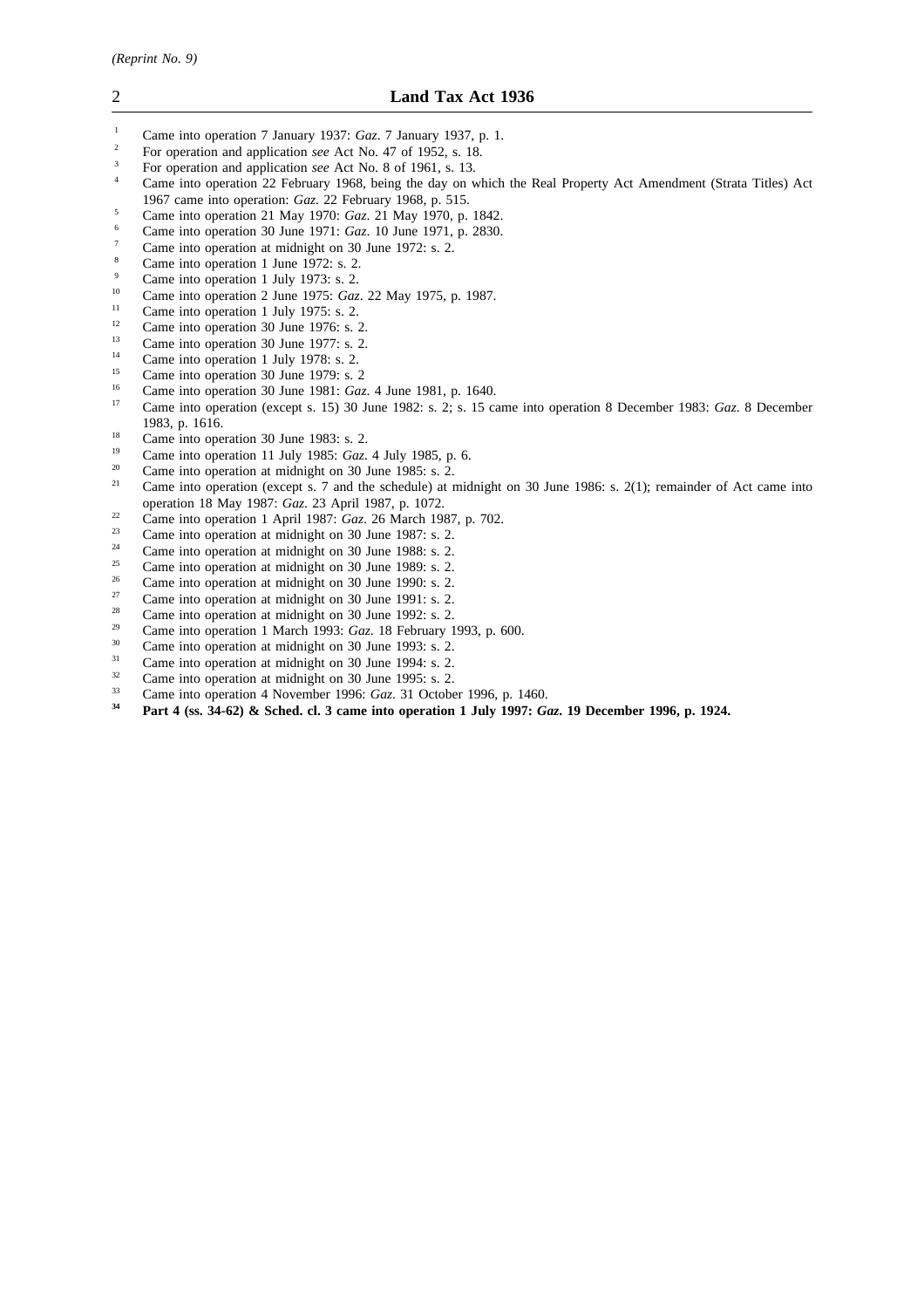# **An Act to make provision for taxes on land; and for other purposes.**

The Parliament of South Australia enacts as follows:

## **Short title**

**1.** This Act may be cited as the *Land Tax Act 1936*.

#### **Interpretation**

**2.** (1) In this Act, unless the contrary intention appears—

"**aggregation principle**" means the principle under which the taxable value of all land owned by the same taxpayer is aggregated for the calculation of land  $\text{taxi}^1$ ;

"**assessment**" or "**reassessment**" means an assessment or reassessment by the Commissioner under Part 3 of the *Taxation Administration Act 1996*;

"**business of primary production**" means the business of agriculture, pasturage, horticulture, viticulture, apiculture, poultry farming, dairy farming, forestry or any other business consisting of the cultivation of soils, the gathering in of crops, the rearing of livestock or the propagation and harvesting of fish or other aquatic organisms;

"**the Commissioner**" means the person appointed or acting as the Commissioner of State Taxation, and includes a person appointed or acting as a Deputy Commissioner of State Taxation (*see Part 9 of the Taxation Administration Act 1996*);

"**company**" includes any corporate body;

"**defined rural area**" means an area declared by the Governor under section 9;

"**defined shack-site area**" means an area declared by the Governor under section 10;

"**determination of site value**" in relation to land means a determination or assessment of site value in force under the *Valuation of Land Act 1971*;

"**document**" means book, account, paper (including a security or any instrument) or any record of information, whether in writing or accessible only through the use of a computer or other device;

"**land used for primary production**" means any parcel of land of not less than 0.8 hectare in area as to which the Commissioner is satisfied—

- *(a)* that the land is used wholly or mainly for the business of primary production; and
- *(b)* where the land is within a defined rural area that the principal business of the owner of the land—
	- (i) is primary production of the type for which the land is used and the land is used to a significant extent for the purposes of that business; or
	- (ii) is the business of processing or marketing primary produce and the land or produce of the land is used to a significant extent for the purposes of that business;

"**land tax**" means any tax imposed by this Act;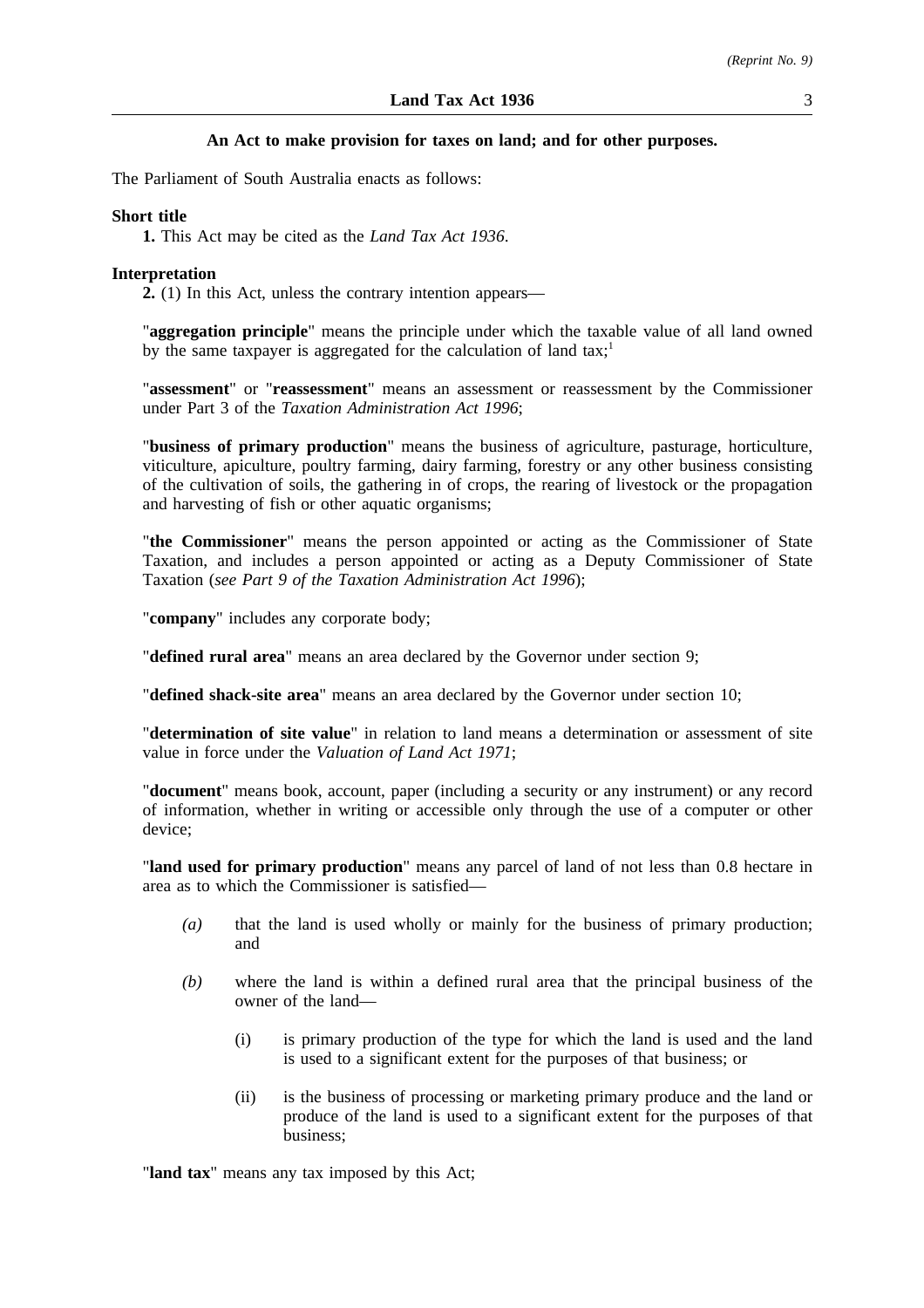"**notice**" means any notice, written or printed, or partly written or partly printed;

"**owner**"—

- *(a)* in relation to land alienated from the Crown by grant in fee simple means any person (other than a mortgagee of the land)—
	- (i) who holds; or
	- (ii) who is entitled to; or
	- (iii) who is entitled to purchase or acquire,

a legal or equitable estate of fee simple in the land or any other estate or interest (other than an estate or interest of leasehold) in the land conferring a right to possession of the land; and

- *(b)* in relation to land of the Crown subject to any agreement for sale, or right of purchase, means the person entitled to the benefit of that agreement or right of purchase; and
- *(c)* in relation to land held under perpetual lease, means the holder of that lease; and
- *(d)* in relation to land held under a shack site lease, means the holder of that lease; and
- *(e)* in relation to land in a defined shack-site area, means the occupier of the land;

"**retirement village**" means retirement village as defined in the *Retirement Villages Act 1987*;

"**shack site lease**" means a lease for the occupation of land for holiday, recreational or residential purposes where—

- *(a)* the land is situated on or adjacent to the banks of the River Murray, a tributary of the River Murray, or a lake or lagoon connected with the River Murray or a tributary of the River Murray; and
- *(b)* the lease was, as at midnight on 30 June, 1989, registered over the relevant land; and
- *(c)* the term of the lease is at least 40 years;

"**site value**" in relation to land has the meaning assigned by the *Valuation of Land Act 1971*;

"**tax**" in respect of land means land tax in respect of the land, and includes—

- *(a)* penalty tax payable under Part 5 of the *Taxation Administration Act 1996* in respect of failure by the taxpayer to pay, in accordance with this Act, the whole or part of the land tax; and
- *(b)* interest payable under Part 5 of the *Taxation Administration Act 1996* in respect of a failure referred to in paragraph *(a)*, or a failure to pay penalty tax referred to in that paragraph;

"**taxpayer**" includes every person who is liable to pay tax;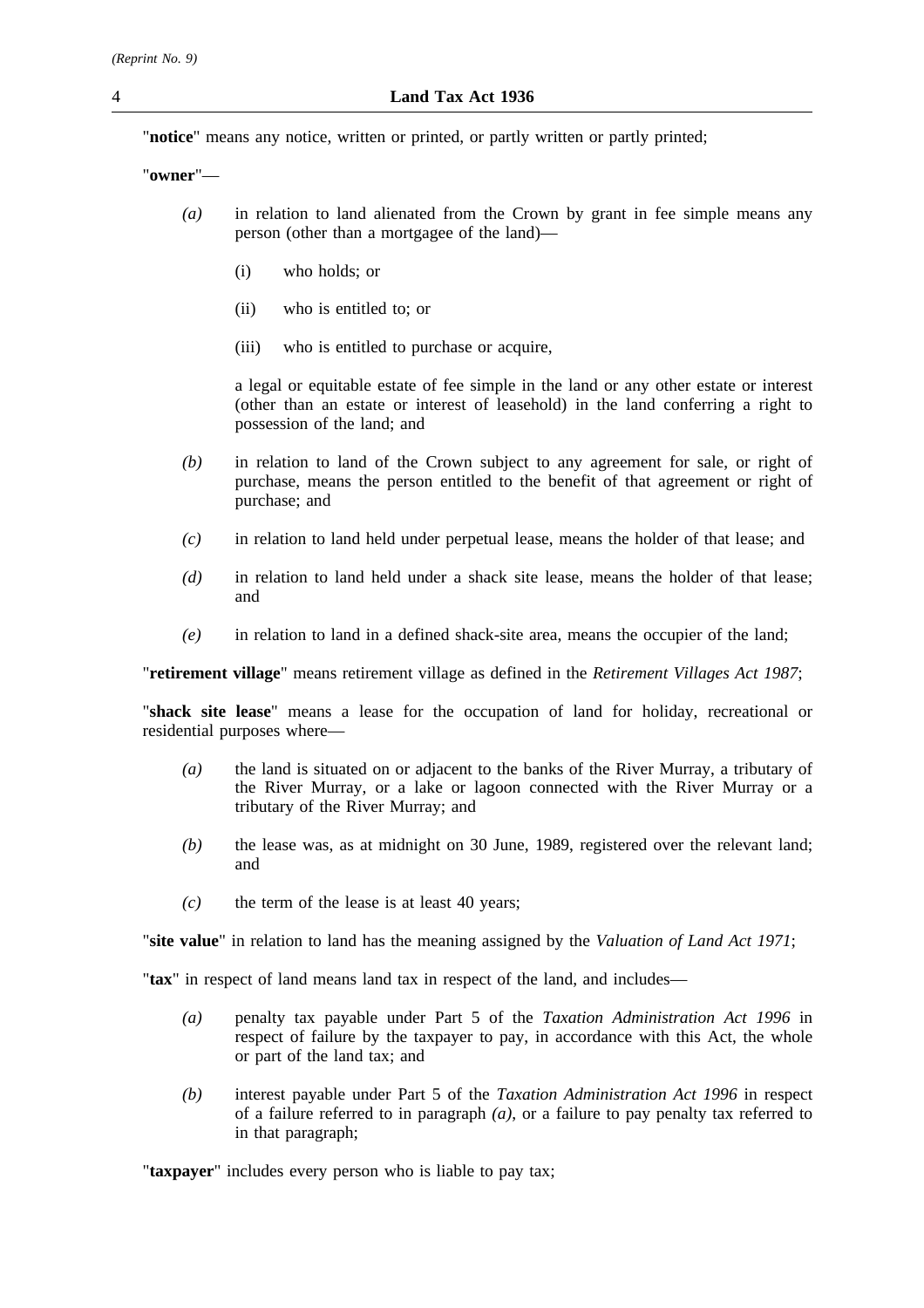"**trade**" includes profession, trade, business, and avocation.

 $(2)$  If—

- *(a)* the whole of the land owned by a company consists of a group of dwellings and land appurtenant to those dwellings; and
- *(b)* all the issued shares of the company are owned by shareholders who acquire exclusive rights to occupy land of the company by virtue of their shareholdings in the company; and
- *(c)* each dwelling owned by the company is occupied (or able to be occupied) by a shareholder in the company or a person deriving rights of occupancy from a shareholder in the company; and
- *(d)* the scheme of company ownership and shareholder occupation of the dwellings was established before 22 February 1968,

then each dwelling will be taken to be a separate parcel of land and, despite the definition of "**owner**" in subsection (1), the shareholder who is entitled to occupy the dwelling (and not the company) will be taken to be the legal owner of the land on which the dwelling is situated.

See section 8(2).

## **Taxation Administration Act**

**3.** This Act should be read together with the *Taxation Administration Act 1996* which makes provision for the administration and enforcement of this Act and other taxation laws.

# **Imposition of land tax**

**4.** (1) Taxes are imposed on all land in the State, with the following exceptions:

- *(a)* land of the Crown that is not subject to—
	- (i) a perpetual lease; or
	- (ii) an agreement for sale or right of purchase;
- *(b)* park land, public roads, public cemeteries, and other public reserves;
- *(c)* land used solely for religious purposes, or used solely for the purposes of a hospital subsidised by the Government of the State, or used by any library or other institution administered by the Libraries Board of South Australia;
- *(d)* land that is—
	- (i) owned by an association whose objects are or include the supplying to necessitous or helpless persons of living accommodation, food, clothing, medical treatment, nursing, pre-maternity or maternity care, or other help, either without cost to such persons or in return for payments or services the amount or value of which is in the Commissioner's opinion substantially less than the value of the accommodation, food, clothing, treatment, nursing, care or help supplied; and
	- (ii) solely or mainly used for all or any such purposes;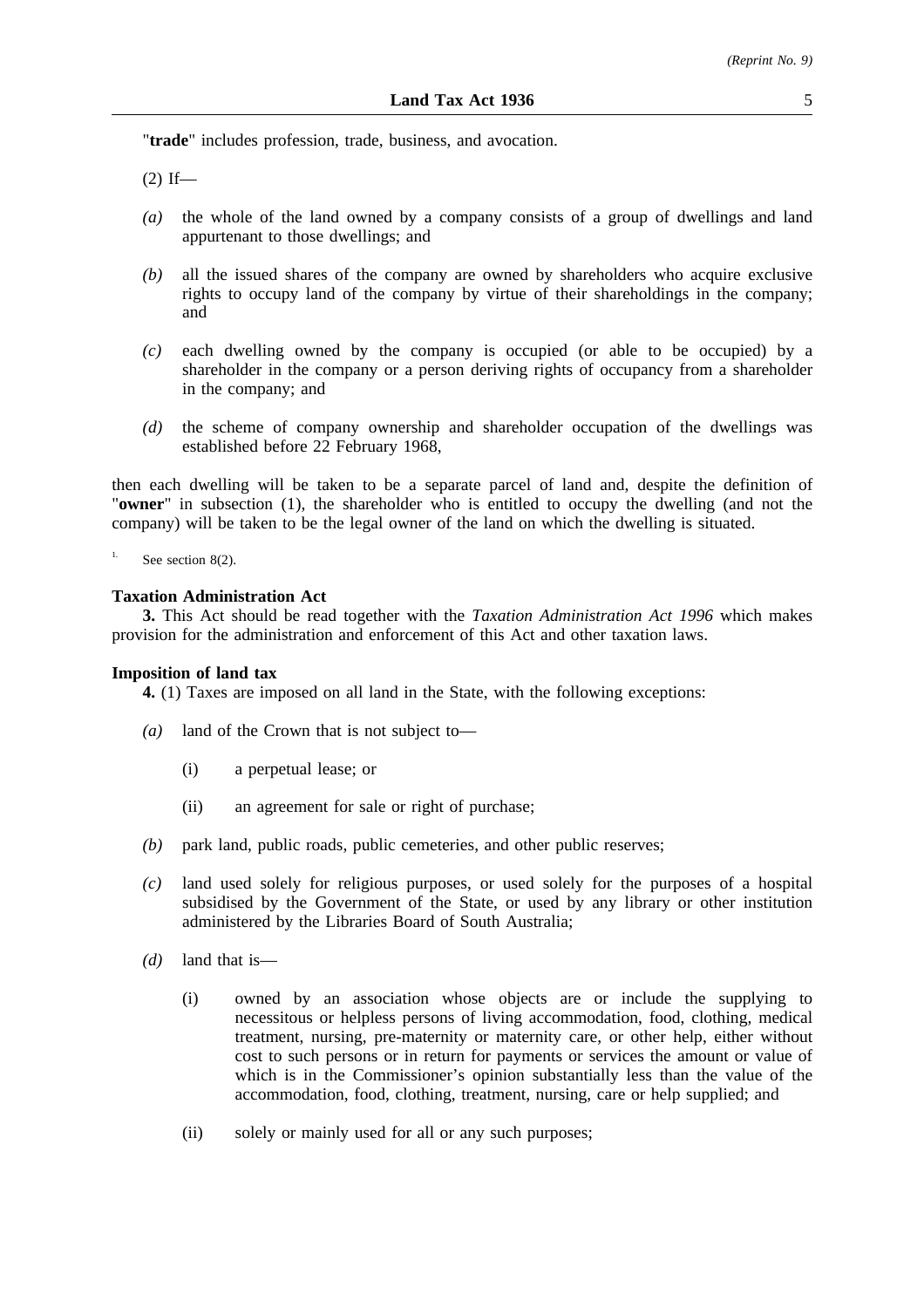- *(e)* land that is—
	- (i) owned by an association which receives an annual grant or subsidy from money voted by Parliament; and
	- (ii) in the Commissioner's opinion, solely or mainly used for the purposes for which the grant or subsidy is made;
- *(f)* land that is let to or occupied by an association of the kind mentioned in paragraph *(d)* or *(e)*, and that is used solely or mainly for purposes mentioned in those paragraphs, and for which the association pays either no rent or other sum or a rent or other sum that in the Commissioner's opinion is a nominal one;
- *(g)* land that—
	- (i) is owned by an association whose object is, or whose objects include, the conservation of native fauna and flora; and
	- (ii) is in the opinion of the Commissioner used, without profit to the association or any other person, solely or mainly as a reserve for the purpose of conserving native fauna or flora;
- *(h)* land that is owned or occupied without payment by any person or association carrying on an educational institution otherwise than for pecuniary profit, and that is occupied and used solely or mainly for the purposes of such an institution (but this exemption does not extend to land or buildings held as an investment and not being the site or grounds of the institution);
- *(i)* land that is owned by—
	- (i) a municipal or district council; or
	- (ii) a controlling authority established under Part 19 of the *Local Government Act 1934*; or
	- (iii) the Renmark Irrigation Trust;
- *(j)* land that is owned by an association that is established for a charitable, educational, benevolent, religious or philanthropic purpose (whether or not the purpose is charitable within the meaning of any rule of law) and is declared by the Commissioner to be exempt from land tax on the ground—
	- (i) that the land is or is intended to be used wholly or mainly for that purpose; or
	- (ii) that the whole of the net income (if any) from the land is or will be used in furtherance of that purpose;
- *(k)* land that is owned by—
	- (i) an association that holds the land wholly or mainly for the purpose of playing cricket, football, tennis, golf or bowling or other athletic sports or exercises; or
	- (ii) an association that holds the land wholly or mainly for the purpose of horse racing, trotting, dog racing, motor racing or other similar contests; or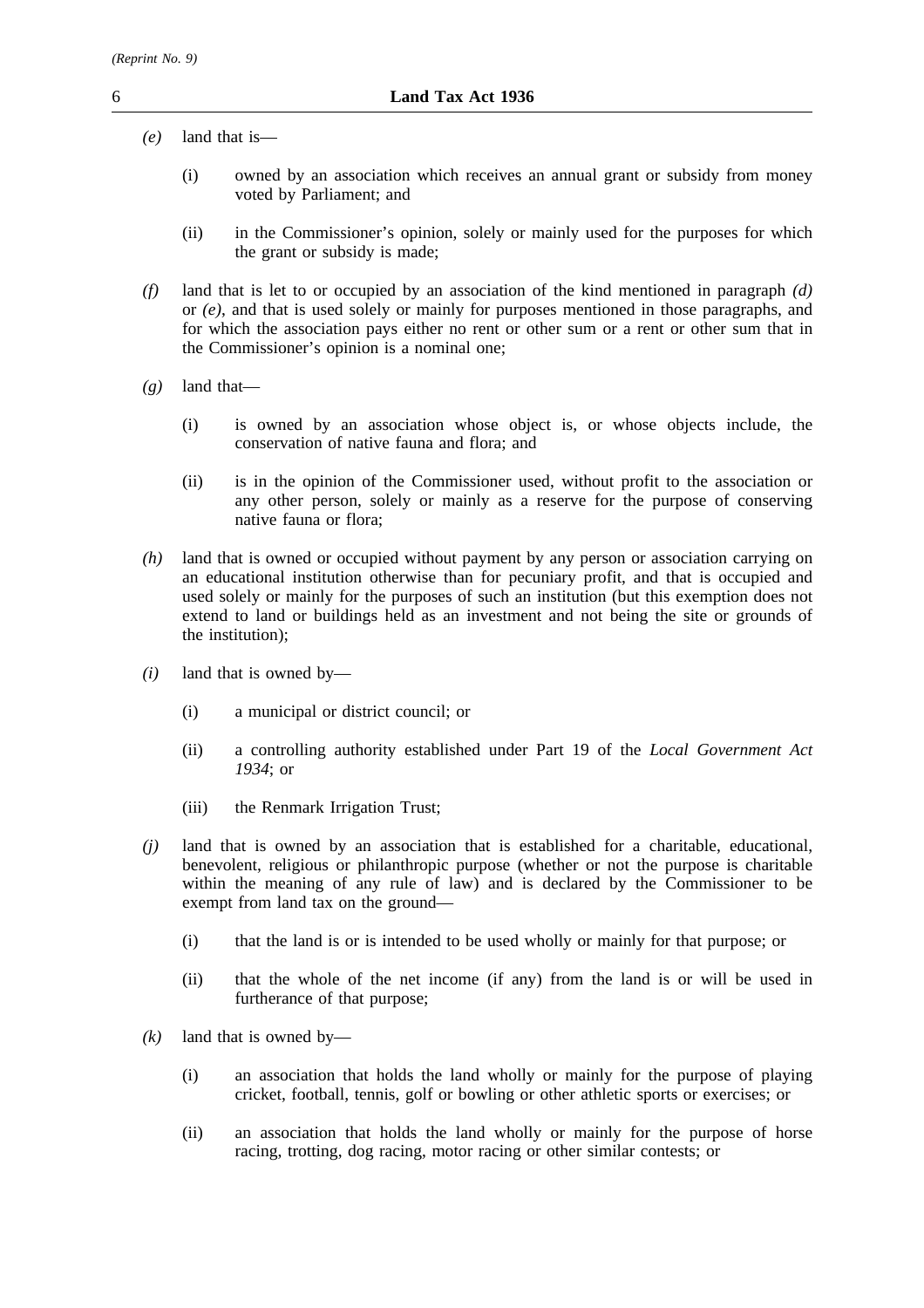- (iii) an association of former members of the armed forces or of dependants of former members of the armed forces that holds the land for the social or recreational purposes of its members; or
- (iv) an association of employers or employees, registered under a law of the Commonwealth or of the State relating to industrial conciliation and arbitration that occupies the land for the purposes of the association; or
- (v) an association that holds the land wholly or mainly for the recreation of the local community; or
- (vi) an association that holds the land for the purpose of agricultural shows, and exhibitions of a similar nature; or
- (vii) an association that holds the land for the purpose of preserving buildings or objects of historical value on the land; or
- (viii) a prescribed association or an association of a prescribed kind,

and is declared by the Commissioner to be exempt from land tax on the ground that the whole of the net income (if any) from the land is used in furtherance of the objects of the association and not for securing a pecuniary profit for the association or any of its members;

- *(l)* land used for primary production;
- *(m)* land that is owned by a prescribed body and used for the benefit of the Aboriginal people;
- *(n)* land that is exempt from land tax under section 5.

(2) The taxes are imposed and payable in respect of every financial year and liability to the taxes arises at the commencement of every financial year.

(3) The taxes so imposed for a particular financial year will, subject to this Act, be calculated as at midnight on 30 June immediately preceding that financial year on the basis of circumstances then existing.

(4) Land of the Crown, subject to any agreement for sale or right of purchase, is liable to taxation, whether that agreement or right is absolute or conditional, and whether it is capable of completion or exercise immediately or at any future time.

(5) Nothing in this Act interferes with any exemption, by special legislation, of land from taxation.

# **Exemption of certain residential land from land tax**

**5.** (1) Land is exempt from land tax under this section if—

- *(a)* proper grounds exist for exempting the land from land tax; and
- *(b)* the land has been exempted from land tax in pursuance of this section and the exemption is, for the time being, in force.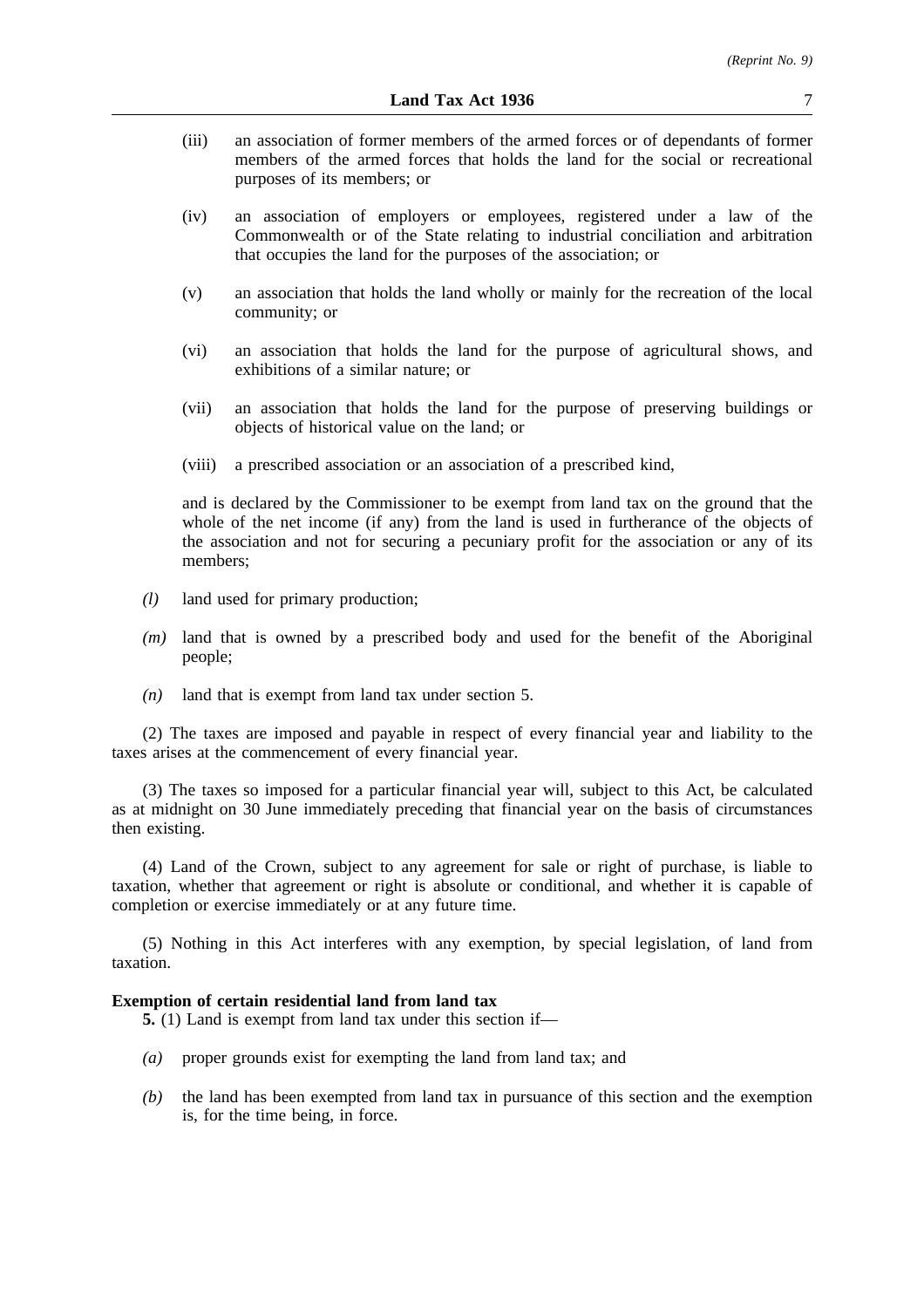(2) Where proper grounds exist upon which land may be exempted from land tax in pursuance of this section an owner of the land may apply to the Commissioner for an exemption in respect of that land.

(3) A person must not make any false or misleading statement or representation in an application made, or purporting to be made, under this section.

Maximum penalty: \$10 000.

(4) The Commissioner may, if satisfied that proper grounds exist for doing so, exempt land from land tax (whether or not an application for exemption has been made).

(5) The Commissioner must, on exempting land from land tax under this section, give notice in writing to an owner of the land setting out the grounds on which the exemption is made.

 $(6)$  Where—

- *(a)* a notice of exemption under subsection (5) contains a statement purporting to be—
	- (i) a statement of fact; and
	- (ii) a ground on which the exemption is made; and
- *(b)* the statement is inaccurate in any respect,

the owner to whom notice of the exemption was given must, within 21 days after the date of receipt of the notice, notify the Commissioner of the inaccuracy.

| Maximum penalty: | \$5 000. |
|------------------|----------|
| Expiation fee:   | \$315.   |

(7) Where—

- *(a)* land has been exempted from land tax in pursuance of this section; and
- *(b)* in the opinion of the Commissioner, proper grounds for the exemption do not, or have ceased to, exist,

the Commissioner may revoke the exemption.

(8) Where land has been exempted from land tax in pursuance of this section, and proper grounds for the exemption cease to exist, the owner of the land must forthwith inform the Commissioner in writing of that fact and (whether or not the Commissioner is so informed and whether or not the exemption is revoked) the land will cease to be exempt from land tax.

(9) If an owner of land fails to comply with subsection (8), the owner is guilty of an offence.

| Maximum penalty:      | \$5000. |
|-----------------------|---------|
| <b>Expiation</b> fee: | \$315.  |

(10) An exemption granted in pursuance of this section is effective from a day (which may be antecedent or subsequent to the day on which it was granted) determined by the Commissioner.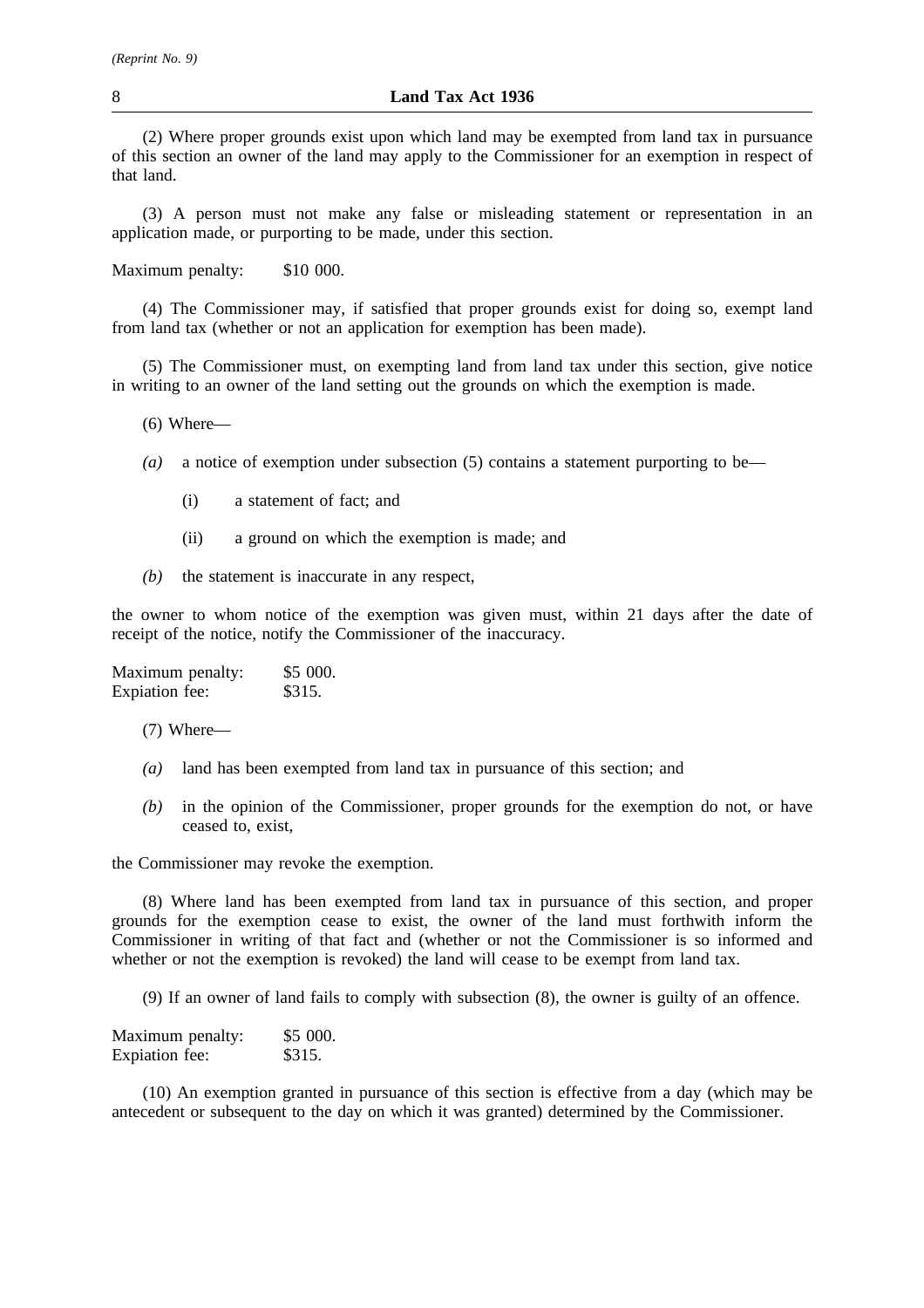(11) For the purposes of this section, proper grounds for exempting land from land tax exist if—

- *(a)* the land is owned by—
	- (i) a natural person for whom the land constitutes his or her principal place of residence (whether or not he or she is the sole owner of the land); or
	- (ii) a person entitled to the benefit of this section pursuant to subsection (12); and
- *(b)* the criteria for the time being in force under subsection (13) are satisfied.

(12) The owner of land comprising a retirement village is entitled to the benefit of this section in respect of so much of the land as consists of—

- *(a)* a residential unit occupied, pursuant to a residence contract, by a natural person (alone or with any other person) as his or her principal place of residence; or
- *(b)* the land appurtenant to any such unit; or
- *(c)* a facility provided pursuant to the retirement village scheme for the exclusive use of the residents (and their guests).

(13) The Governor may, by regulation, determine criteria for the purposes of subsection (11)*(b)*.

(14) Where an owner of land contravenes or fails to comply with a provision of this section, and, in consequence, land tax is not assessed in respect of that land during a financial year for which land tax is payable upon the land, the Commissioner may assess the land tax upon the land for that financial year at a rate not exceeding double the rate that would otherwise have been applicable.

### **Assessment of tax against land divided by a community or strata plan**

**6.** (1) Where land is divided by a primary, secondary or tertiary plan of community division under the *Community Titles Act 1996*—

- *(a)* in the case of the division of land by a primary plan—land tax will be assessed against the primary lots that are not divided by a secondary plan and against a development lot or lots (if any);
- *(b)* in the case of the division of land by a secondary plan—land tax will be assessed against the secondary lots that are not divided by a tertiary plan and against the development lot or lots (if any);
- *(c)* in the case of the division of land by a tertiary plan—land tax will be assessed against the tertiary lots and a development lot or lots (if any).

(2) Where land is divided by a primary, secondary or tertiary plan of community division under the *Community Titles Act 1996*—

*(a)* in the case of the division of land by a primary plan—where the use of the common property or part of it is, in the opinion of the Valuer-General reasonably incidental to the use of one or more of the primary lots, land tax will not be levied against the common property, or that part of it, but the interest in the common property, or that part of it, that attaches to each primary lot will be regarded for the purposes of valuation as part of the lot;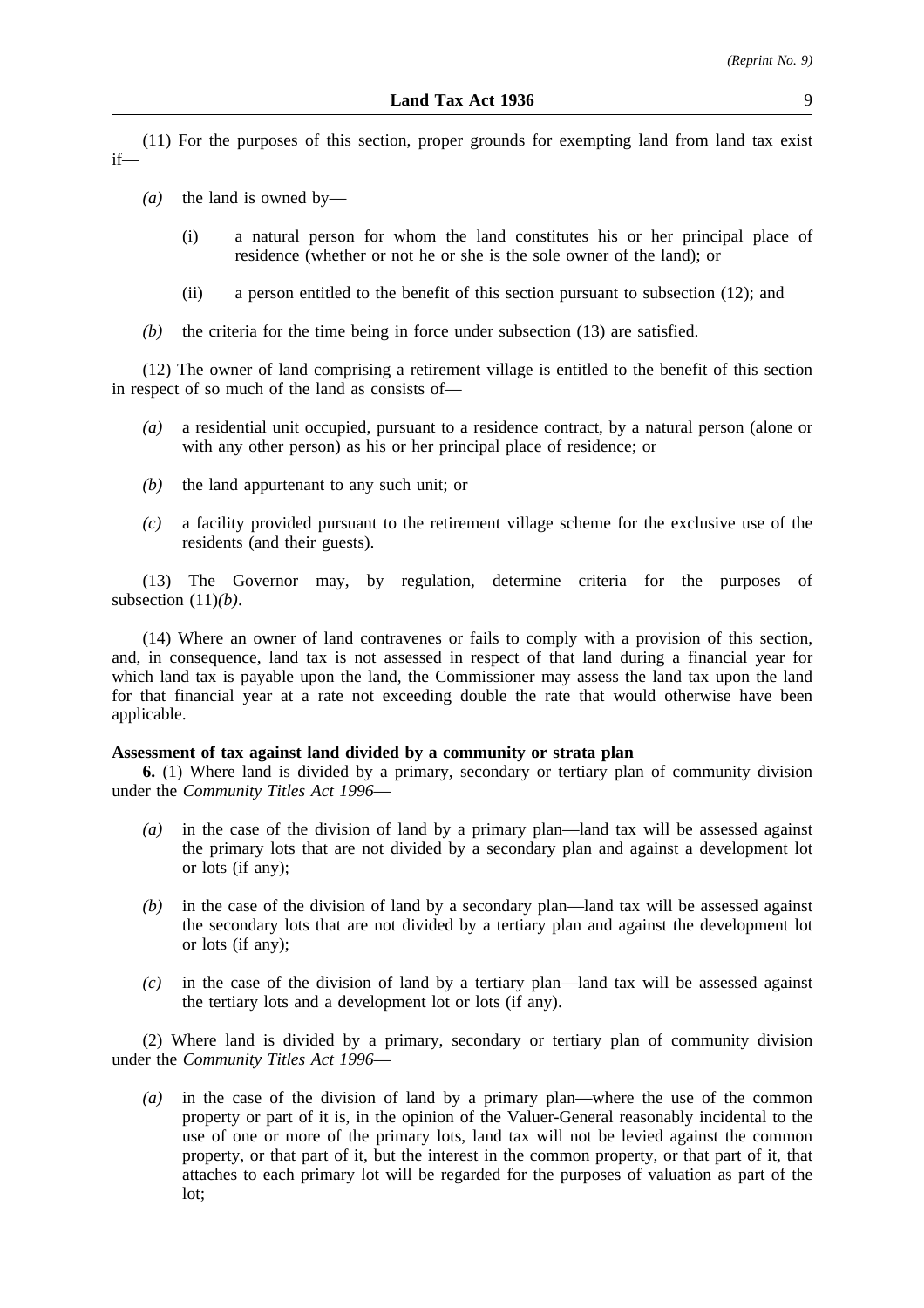- *(b)* in the case of the division of land by a secondary plan—where the use of the common property or part of it is, in the opinion of the Valuer-General reasonably incidental to the use of one or more of the secondary lots, land tax will not be levied against the common property, or that part of it, but the interest in the common property, or that part of it, (and in the common property of the primary scheme referred to in paragraph  $(a)$  (if any)) that attaches to each secondary lot will be regarded for the purposes of valuation as part of the lot;
- *(c)* in the case of the division of land by a tertiary plan—where the use of the common property or part of it is, in the opinion of the Valuer-General reasonably incidental to the use of one or more of the tertiary lots, land tax will not be levied against the common property, or that part of it, but the interest in the common property, or that part of it, (and in the common property of the primary and secondary schemes referred to in paragraphs *(a)* and *(b)* (if any)) that attaches to each tertiary lot will be regarded for the purposes of valuation as part of the lot.

(3) Where land is divided by a primary, secondary or tertiary plan of community division under the *Community Titles Act 1996* and the use of the common property or any part of it is not, in the opinion of the Valuer-General reasonably incidental to the use of any of the community lots, land tax will be levied against the common property or that part of it and the relevant community corporation is liable for the tax as though it were the owner of the common property.

(4) Where land is divided by a strata plan under the *Strata Titles Act 1988*, land tax will be assessed against the strata units but not against the common property.

# **Taxable value of land**

**7.** (1) Subject to this Act, the site value of land is its taxable value.

(2) Land tax in respect of a particular financial year is calculated on the basis of determinations of site value in force under the *Valuation of Land Act 1971* as at midnight on 30 June immediately preceding the commencement of that financial year (whether the determination is actually made before, on or after that date).

(3) Where a determination of site value as in force at the date referred to in subsection (2) is corrected or amended under the *Valuation of Land Act 1971* (whether in pursuance of an objection, review or appeal or otherwise), the determination of site value, as corrected or amended, must be used for the calculation of land tax.

# **Scale of land tax**

**8.** (1) Land tax is calculated on the basis of the taxable value of the land in accordance with the following table:

| Taxable value of land                             | Amount of tax                                                                        |
|---------------------------------------------------|--------------------------------------------------------------------------------------|
| Not exceeding \$50 000                            | Nil                                                                                  |
| Exceeding \$50 000 but not exceeding \$300 000    | \$0.35 for every \$100 or fractional part of \$100<br>over \$50 000.                 |
| Exceeding \$300 000 but not exceeding \$1 million | \$875 plus \$1.65 for every \$100 or fractional<br>part of \$100 over \$300 000.     |
| Exceeding \$1 million                             | \$12,425 plus \$3.70 for every \$100 or fractional<br>part of \$100 over \$1 million |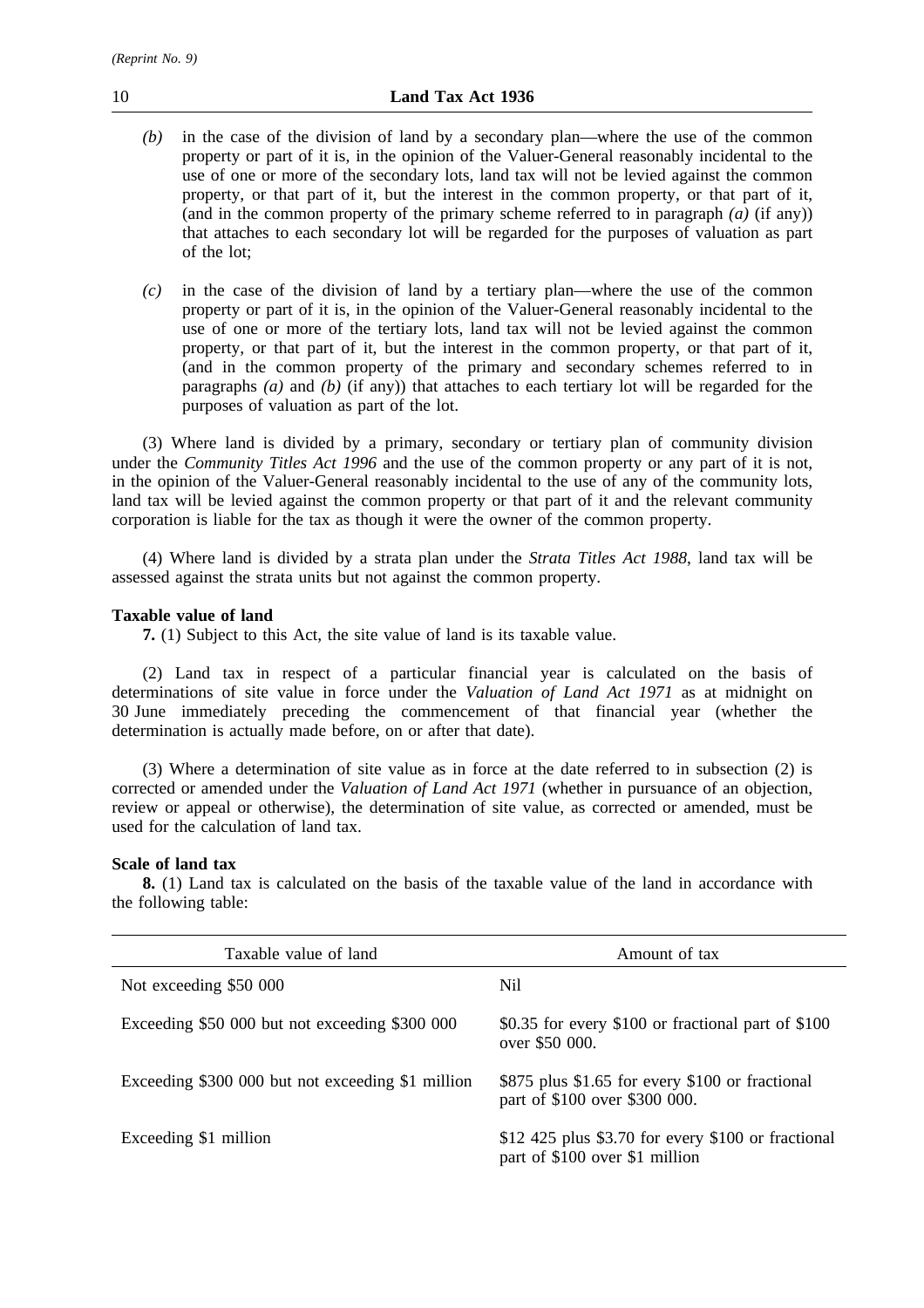(2) Except as otherwise provided by this Act, land tax is calculated on the basis of the aggregate taxable value of all land owned by the taxpayer.

(3) Where a taxpayer is liable to pay land tax in respect of land included in more than one land tax assessment, the land tax is (subject to any additional levy that affects portion only of that land) apportioned to and chargeable on the land included in the various assessments in the proportions that the taxable value of the land included in each separate assessment bears to the aggregate taxable value of all the land.

## **Defined rural areas**

**9.** The Governor may, by proclamation—

- *(a)* declare any part of the State to be a defined rural area for the purposes of this Act; or
- *(b)* vary or revoke any such declaration.

#### **Defined shack-site areas**

**10.** (1) The Governor may, by proclamation—

- *(a)* declare any part of the State to be a defined shack-site area for the purposes of this Act; or
- *(b)* vary or revoke any such declaration.

(2) A proclamation under subsection (1) is effective from a day (which may be antecedent or subsequent to the day on which it is made) determined by the Governor.

#### **Minimum tax**

**11.** Where the total amount of land tax payable by any taxpayer in respect of any year would, apart from this section, be less than \$10, no land tax is payable.

#### **Tax in cases where there are two or more owners**

**12.** (1) Subject to subsection (2), where two or more persons are the owners of land, the same amount of land tax is payable in respect of that land as if only one person were the owner.

(2) Subsection (1) does not affect the operation of any provisions of this Act under which the value of land is aggregated, for the purpose of the assessment of tax, with the value of other land.

#### **Cases of multiple ownership and aggregation of value**

**13.** (1) If two or more persons are owners of the same land but not all in the same capacity<sup>1</sup>, the Commissioner may treat all who are owners of the land in one particular capacity (to be decided by the Commissioner) as—

- *(a)* the sole owner or owners of the land; and
- *(b)* the sole taxpayer or taxpayers for the land.

(2) If the Commissioner treats a person or persons as the sole owner or owners of land under subsection (1), the aggregation principle applies as if that person or those persons were the sole owner or owners of the land.

- (3) The aggregation principle is subject to the following qualifications:
- *(a)* if two or more persons are the taxpayers for the same land, the taxable value of the land will not be aggregated with the taxable value of—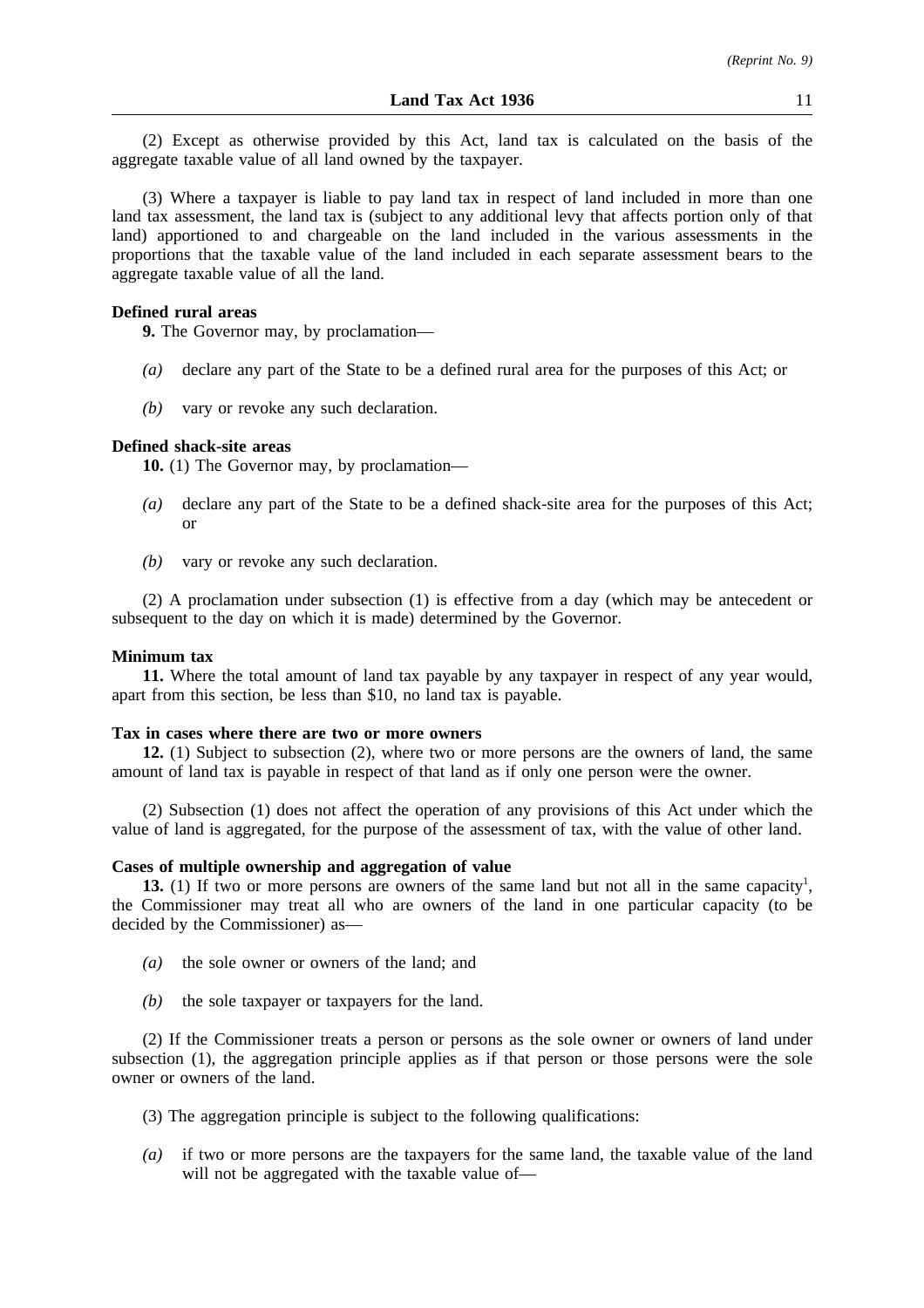- (i) other land for which one or more, but not all, of those persons is or are the taxpayer or taxpayers; or
- (ii) other land for which one or more of those persons and some other person are the taxpayers;
- *(b)* if land is held on trust (other than a trust arising because of a contract to purchase or acquire an estate or interest in the land), notice of the trust is given as required by regulation, and the trustee is the taxpayer for the land, the taxable value of the land will not be aggregated with the taxable value of other land owned by the same taxpayer unless the other land is held in trust for the same beneficiary.

(4) If two or more trustees own land separately, but subject to the same trust, the Commissioner may treat any one of the trustees as the owner or owners of all the land subject to the trust.

(5) For the purposes of this section, the various capacities in which a person may be the owner of land are as follows:

- *(a)* as legal owner;
- *(b)* as equitable owner;
- *(c)* as prospective owner (*ie.* a person who has entered into a contract to purchase or acquire an estate or interest in the land);
- *(d)* as lessee under a perpetual lease or a shack-site lease;
- *(e)* if the land is in a defined shack-site area—as occupier.

 $<sup>1</sup>$ . See subsection (5).</sup>

#### **Person liable to tax**

**14.** (1) Subject to this Act, an owner of land is liable for tax in respect of that land.

(2) In any proceedings relating to tax in respect of land, the person named in a valuation roll under the *Valuation of Land Act 1971* as the owner of the land, being the valuation roll containing the site value required to be used in calculating the land tax in respect of the land, will be presumed, in the absence of proof to the contrary, to be the owner of the land liable to the tax.

# **Change of ownership**

**15.** (1) Subject to this Act, no land and no person assessed for tax is relieved of a charge or liability for tax in respect of a particular financial year by reason of a change in the ownership of the land, or any other event, occurring after the commencement of the financial year.

(2) The Commissioner may refuse to recognise any change in the ownership of any land until the amount of the tax in respect of the land has been paid.

(3) The Commissioner may refuse to recognise any change in the ownership of any land where notice of that change of ownership has not been given as required by the regulations.

(4) Where the Commissioner refuses to recognise a change in the ownership of any land, the person who is recognised by the Commissioner as the owner of the land remains the taxpayer in respect of the land.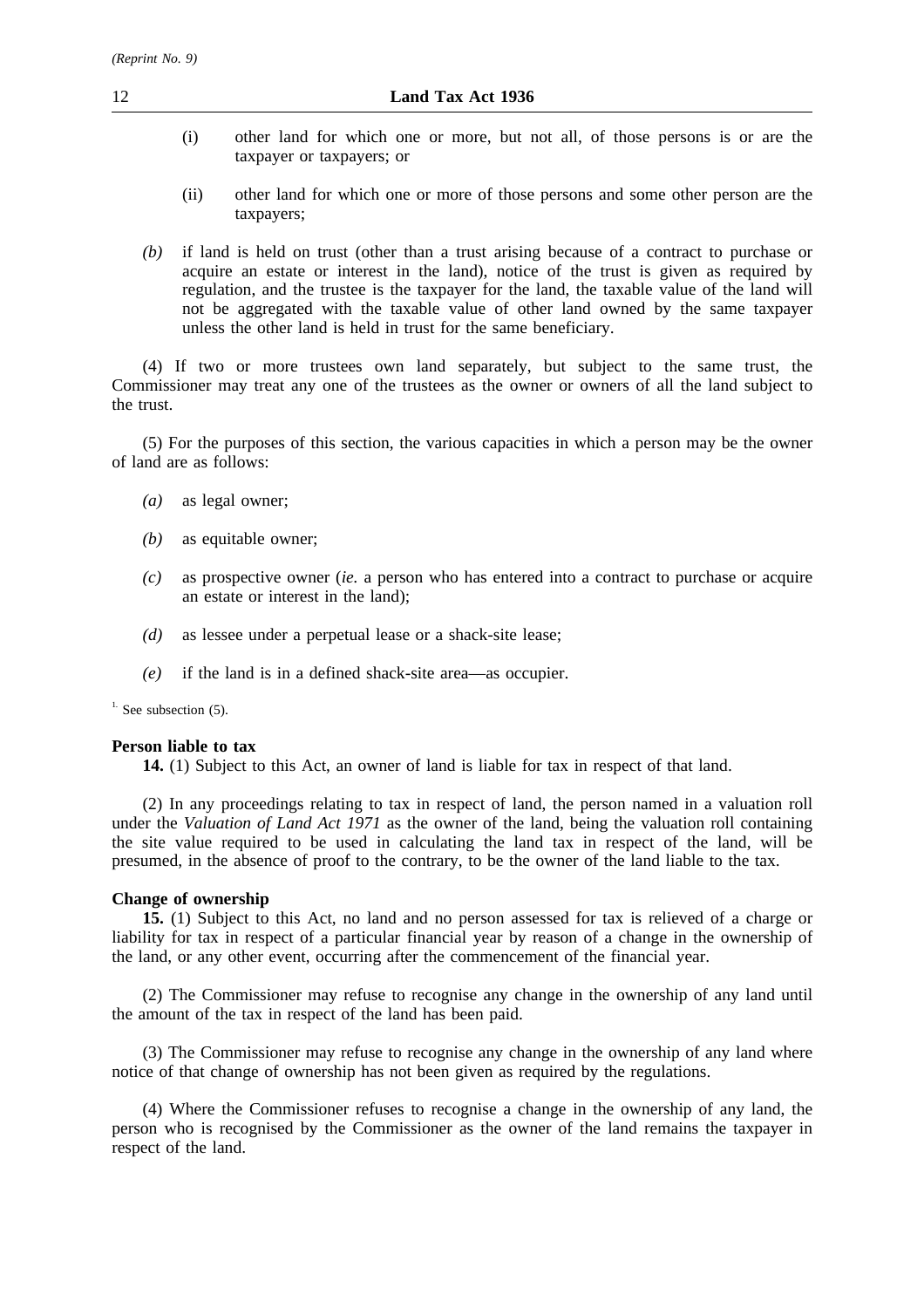#### **Liability for tax to be joint and several**

**16.** Where there are two or more taxpayers in respect of the same land, they are jointly and severally liable to pay tax in respect of that land.

#### **Distribution of burden**

**17.** (1) The burden of the tax will be distributed between the taxpayers in the relative proportions of the value of their interests in the land taxed.

(2) A taxpayer who has paid tax in respect of land is entitled to recover from every other taxpayer in respect of the same land a proper proportion of the amount paid.

# **Contracts, etc., to evade land tax**

**18.** (1) Where a contract, agreement or arrangement entered into in writing or verbally (whether before or after the commencement of the *Land Tax Act Amendment Act 1977*) has or purports to have the purpose (whether as the main or a subsidiary purpose) of in any way directly or indirectly—

- *(a)* altering the incidence of land tax; or
- *(b)* relieving any person from liability to pay land tax, or reducing any such liability; or
- *(c)* defeating, evading or avoiding any obligation or liability imposed by this Act,

the Commissioner may, by notice in writing given to the parties treat that contract, agreement or arrangement as void for the purposes of this Act.

(2) Where the Commissioner has, in pursuance of this section, treated a contract, agreement or arrangement as void for the purposes of this Act, it will be presumed, in any legal proceedings, in the absence of proof to the contrary, that the purpose of the contract, agreement or arrangement is such as would attract the operation of this section.

# **Time for payment of tax**

**19.** The amount specified in an assessment by the Commissioner as land tax payable in respect of land for a financial year must be paid to the Commissioner within 30 days after service of the assessment on the taxpayer, or, if there is more than one taxpayer liable to pay the tax in respect of the land, on any one of the taxpayers.

# **Power to let or sell land liable to tax**

**20.** (1) If tax is in arrears for 6 months or more, the Commissioner may have a notice published in the *Gazette*—

- *(a)* specifying the land in respect of which the tax is payable; and
- *(b)* specifying the amount of the tax in arrears; and
- *(c)* stating that if the tax is not paid within 3 months of the date of the notice the Commissioner will let the land, or apply to the Supreme Court for an order for sale of the land.

(2) If at the expiration of 3 months from the date of a notice published under subsection (1) any part of the tax remains in arrears the Commissioner may—

- *(a)* let the land; or
- *(b)* apply to the Supreme Court for an order for the sale of the land.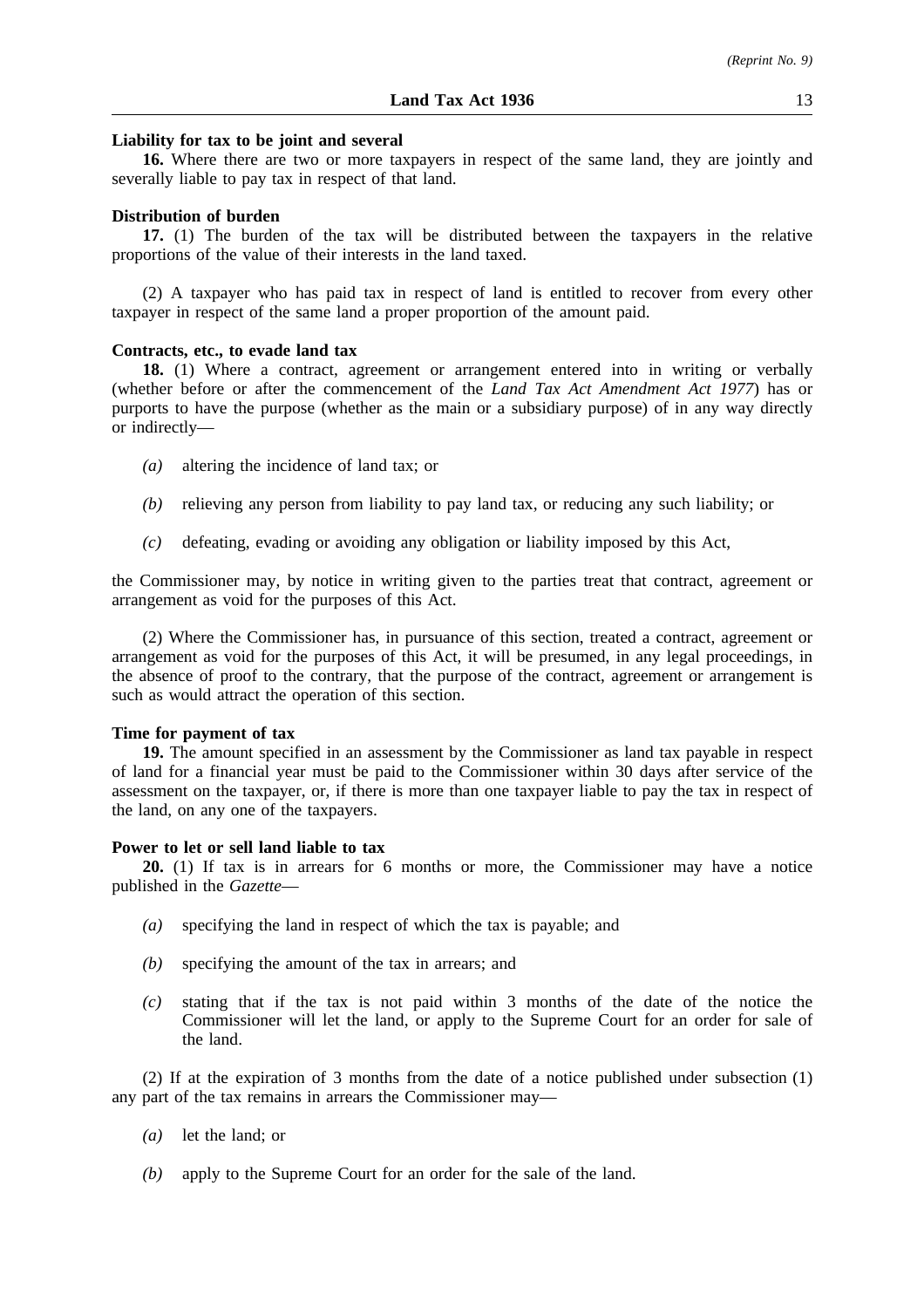- (3) The Supreme Court may, on an application under subsection (2)*(b)*—
- *(a)* make an order for the sale of the land; and
- *(b)* give directions as to how the proceeds of sale are to be dealt with.

(4) Subject to any directions of the Supreme Court under subsection (3), where land is leased or sold in pursuance of this section the proceeds will be applied by the Commissioner towards the payment of the arrears of tax and the costs of proceeding under this section and any surplus must be paid to the person beneficially entitled to the land or, if the land has been sold, to the person who was beneficially entitled to the land prior to the sale.

# **Transfer of land in satisfaction of tax liability**

**21.** Where land is unencumbered except by a liability to pay tax, the Commissioner may, on behalf of the Crown, accept a transfer of an estate in fee simple in the land in satisfaction of the liability for tax.

# **Tax first charge on land**

**22.** (1) Subject to this Act, tax is, until payment, a first charge on the land in respect of which the tax is payable.

(2) Where land tax is levied against the common property, or part of the common property, of a community scheme under the *Community Titles Act 1996*, the tax is not a charge on the common property but is, instead, a first charge on each of the community lots of the community scheme.

# **Certificates in respect of liability to tax**

**23.** (1) Upon application by the purchaser of any land, or the purchaser's agent, and payment of the prescribed fee, the Commissioner may issue a certificate showing the amount (if any) of tax that is, or will be, payable under this Act in respect of the land on a specified date ("the relevant date").

(2) Where the Commissioner is unable to calculate exactly the amount referred to in subsection (1), the Commissioner may make an estimate of that amount.

(3) Where the land in respect of which an application is made under this section is only part of the land included in a land tax assessment, the certificate referred to in subsection (1) must relate to the whole of the land comprised in the assessment.

- (4) Where—
- *(a)* the amount (if any) stated in a certificate given under this section is paid within a period specified in the certificate; or
- *(b)* the certificate indicates that no amount is or will be payable,

the purchaser and the purchaser's successors in title are released from any liability to tax that accrued in respect of the land before the relevant date, and no such liability is or remains a charge upon the land after it becomes vested in the purchaser.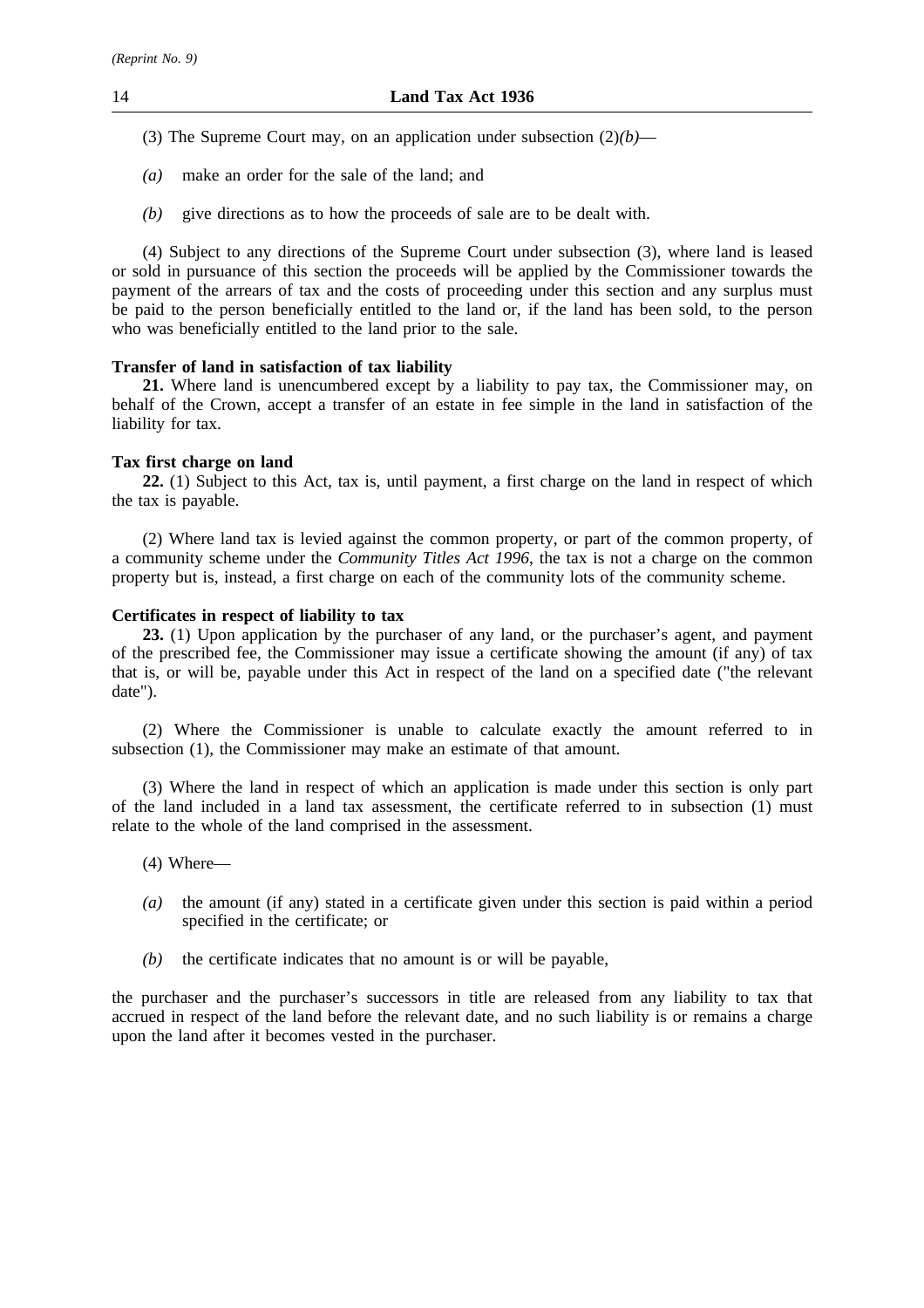**24.** The right of the Commissioner to recover tax under this Act is not suspended or delayed by an objection, review or appeal in relation to a valuation under the *Valuation of Land Act 1971* and the Commissioner may recover tax on the assumption that the valuation is correct, but if any alteration to a valuation affecting the amount of land tax payable in respect of any land is made under that Act (whether in consequence of an objection, review or appeal, or otherwise) the Commissioner must make a reassessment of the liability to land tax in respect of the land.

# **Service**

**25.** (1) An assessment or other document to be served on a person for the purposes of this Act may be served on the person by affixing it conspicuously on any land to which the assessment or other document relates.

(2) This section is in addition to and does not derogate from a provision of the *Taxation Administration Act 1996* as to the service of documents.

#### **Regulations**

**26.** (1) The Governor may make regulations for the purposes of this Act.

(2) Any such regulation may impose a fine not exceeding \$125 for breach of a regulation.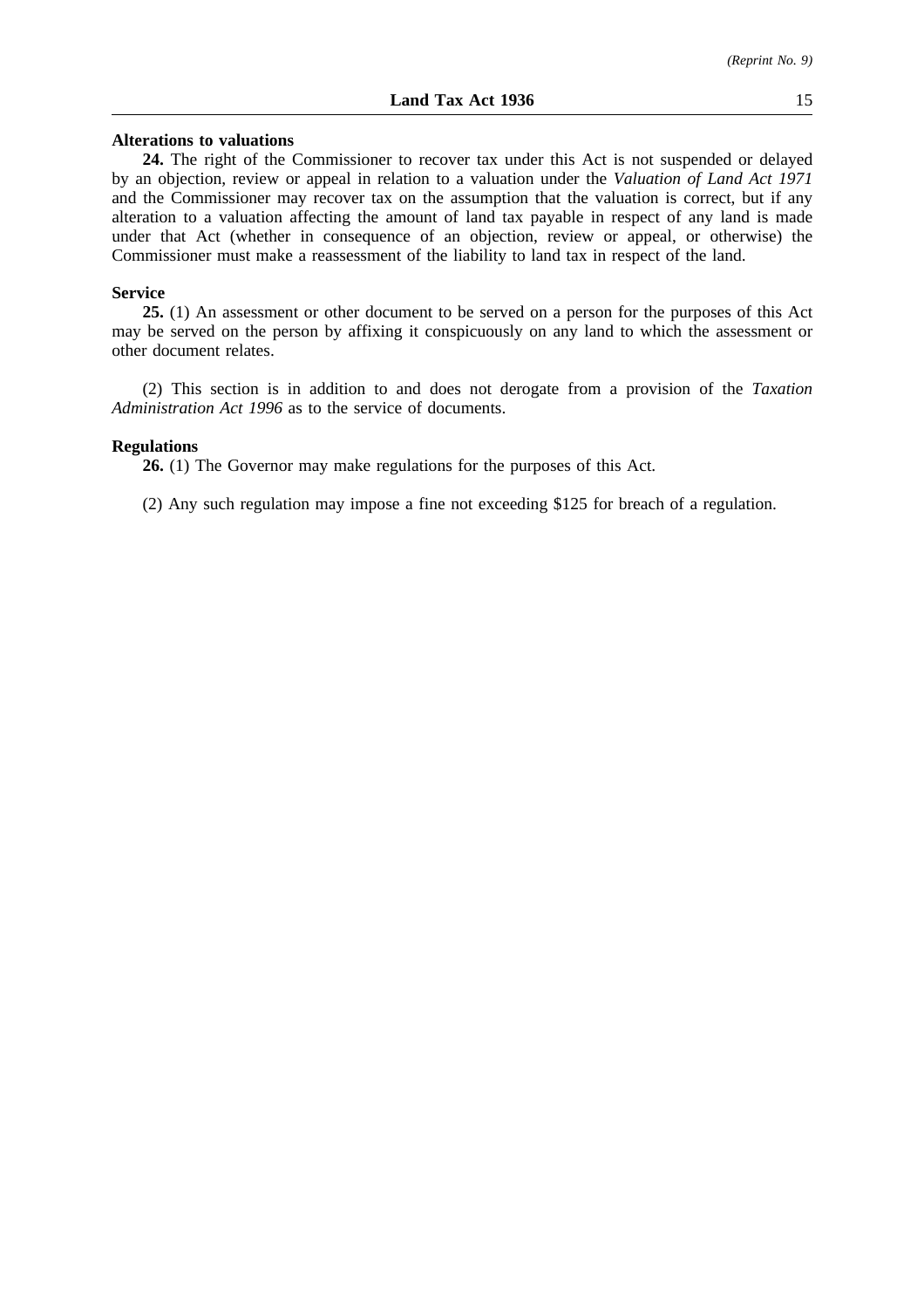# **APPENDIX**

#### **LEGISLATIVE HISTORY**

#### **Repeals**

The *Land Tax Act 1936* repealed the following Acts:

*Taxation Act 1927 Taxation Amendment Act 1927 Taxation Act Amendment Act 1929 Taxation Act 1930 Land Tax Act 1931 Taxation Act 1933 Taxation Act 1934 Taxation Act 1935*

#### **Renumbering**

(*Renumbering provision from Statutes Amendment (Taxation Administration) Act 1996, s. 62*)

62. (1) When all provisions of this Part have been brought into operation, the sections of the principal Act are to be renumbered in consecutive order (and any cross-reference in a provision of the principal Act to a section that is renumbered is to be corrected accordingly).

(2) A reference in any Act or other instrument (whether of a legislative character or not) to a provision of the principal Act as numbered before the commencement of this Part will be taken to be a reference to the corresponding provision of the principal Act as renumbered by this Part.

#### **Legislative History**

- Legislative history prior to 3 February 1976 appears in marginal notes and footnotes included in the consolidation of this Act contained in Volume 5 of The Public General Acts of South Australia 1837-1975 at page 575.
- Certain textual alterations were made to this Act by the Commissioner of Statute Revision when preparing the reprint of the Act that incorporated all amendments in force as at 18 May 1987. A schedule of these alterations was laid before Parliament on 6 August 1987.
- Legislative history since 3 February (**entries in bold type indicate amendments incorporated since the last reprint**) (*entries in italic type indicate provisions that have been repealed and therefore not renumbered*) is as follows:

**Long title:** substituted by 82, 1996, s. 34 **Part 1 heading:** *repealed by 82, 1996, s. 35*<br>Section 1: *amended by 62*, 1986, s. 7 amended by 62, 1986, s. 7 (Sched.) *Sections 2 and 3: repealed by 62, 1986, s. 7 (Sched.)* **Section 2(1):** amended by 62, 1986, s. 7 (Sched.) (previously section 4(1)) definition of "aggregation principle" definition of "aggregation principle" inserted by 63, 1994, s. 3 **definition of "assessment" or "reassessment" inserted by 82, 1996, s. 36(a)** definition of "business of primary production" amended by 79, 1982, s. 3; **definition of "the Commissioner" substituted by** 62, 1986, s. 7 (Sched.); **82, 1996, s. 36(b)** definition of "contribution" repealed by 62, 1986, s. 7 (Sched.) definition of "contributor" repealed by 62, 1986, s. 7 (Sched.) definition of "declared rural land" substituted by 41, 1976, s. 3; repealed by 29, 1981, s. 9(a) definition of "defined shack-site areas" inserted by 50, 1992, s. 3(a) definition of "determination of unimproved value" repealed and definition of "determination of site value" inserted in its place by 29, 1981, s. 9(b) definition of "document" inserted by 70, 1995, s. 3(a) definition of "improvements" repealed by 29, 1981, s. 9(c) **definition of "liquidator"** amended by 62, 1986, s. 7 (Sched.);

**repealed by 82, 1996, s. 36(c)**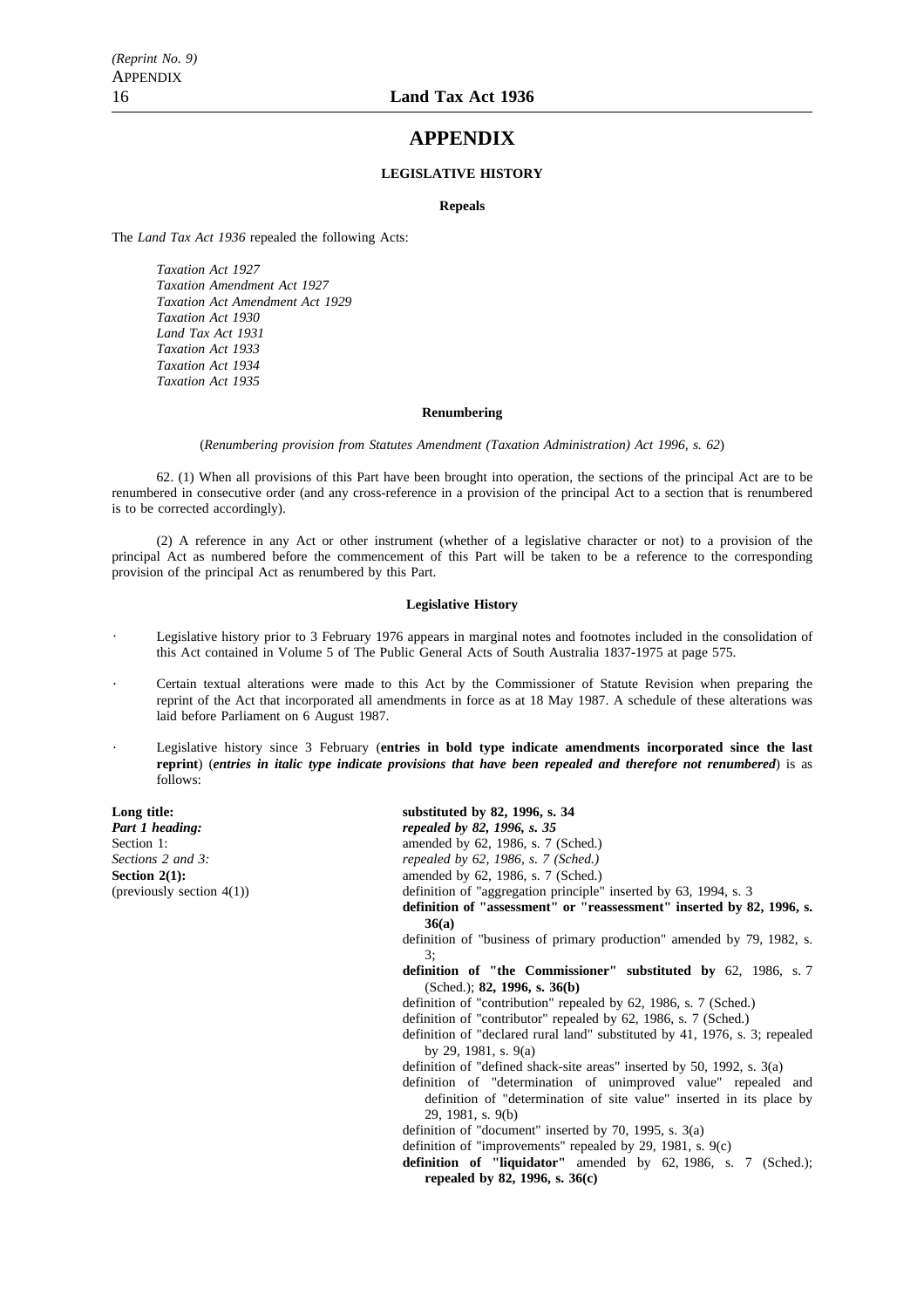|                                                                   | definition of "the metropolitan area" substituted by 80, 1983, s. 3;<br>repealed by 44, 1990, s. 3                                            |
|-------------------------------------------------------------------|-----------------------------------------------------------------------------------------------------------------------------------------------|
|                                                                   | definition of "owner" amended by 62, 1986, s. 7 (Sched.); 48, 1989,                                                                           |
|                                                                   | s. $3(a)$ , (b); 50, 1992, s. $3(b)$ , (c)<br>definition of "particular notice" amended by 62, 1986, s. 7 (Sched.);                           |
|                                                                   | repealed by 82, 1996, s. $36(d)$<br>definition of "regulation" deleted in pursuance of the Acts Republication<br>Act 1967                     |
|                                                                   | definition of "retirement village" inserted by 72, 1987, s. 3<br>definition of "returns" amended by 62, 1986, s. 7 (Sched.); repealed         |
|                                                                   | by 82, 1996, s. 36(e)<br>definition of "shack site lease" inserted by 48, 1989, s. 3(c)                                                       |
|                                                                   | definition of "site improvements" repealed and definition of "site value"<br>inserted in its place by 29, 1981, s. $9(d)$                     |
|                                                                   | definition of "tax" substituted by 82, 1996, s. 36(f)<br>definition of "taxpayer" amended by 82, 1996, s. $36(g)$                             |
|                                                                   | definition of "taxpayer in a representative capacity" repealed by 82,<br>1996, s. $36(h)$                                                     |
|                                                                   | definition of "Treasurer" repealed by 62, 1986, s. 7 (Sched.)<br>definition of "unimproved value" repealed by 29, 1981, s. 9(e)               |
| Section $2(2)$ :                                                  | repealed by 29, 1981, s. 9(f); inserted by 70, 1995, s. 3(b)                                                                                  |
| (previously section $4(2)$ )<br><b>Section 3:</b>                 | inserted by 82, 1996, s. 37                                                                                                                   |
| (previously section 5)                                            |                                                                                                                                               |
|                                                                   | Part 2 comprising ss. $4A - 9$ and heading amended by 62, 1986, s. 7<br>(Sched.); 2, 1987, s. 4; repealed by 82, 1996, s. 37                  |
| Part 3 heading:                                                   | repealed by 82, 1996, s. 38                                                                                                                   |
| Section $4(1)$ :<br>(previously section $10(1)$ )                 | amended by 41, 1976, s. 4; 32, 1977, s. 3(a)-(c); 61, 1979,<br>s. 3(a); 79, 1982, s. 4; 62, 1986, ss. 3, 7 (Sched.); 82, 1996, Sched.<br>cl.3 |
| Section $4(2)$ :                                                  | substituted by 82, 1996, s. 39                                                                                                                |
| (previously section 10(2))<br>Section $4(3)$ :                    | repealed by 32, 1977, s. 3(d); inserted by 61, 1979, s. 3(b);                                                                                 |
| (previously section $10(3)$ )                                     | amended by 82, 1996, Sched. cl. 3                                                                                                             |
| Section $4(4)$ and $(5)$ :                                        | amended by 62, 1986, s. 7 (Sched.)                                                                                                            |
| (previously section $10(4)$ and $(5)$ )<br>Section 5:             | inserted by 61, 1979, s. 4                                                                                                                    |
| (previously section 10A)                                          |                                                                                                                                               |
| Section $5(2)$ :                                                  | amended by 82, 1996, Sched. cl. 3                                                                                                             |
| (previously section $10A(2)$ )<br>Section $5(3)$ :                | amended by 82, 1996, s. 40(a), Sched. cl. 3                                                                                                   |
| (previously section $10A(3)$ )                                    |                                                                                                                                               |
| Section $5(4)$ and $(5)$ :<br>(previously section 10A(4) and (5)) | substituted by 62, 1986, s. 7 (Sched.)                                                                                                        |
| Section $5(6)$ :                                                  | amended by 62, 1986, s. 7 (Sched.); 71, 1992, s. 3(1)                                                                                         |
| (previously section 10A(6))                                       | (Sched.); 82, 1996, s. 40(b), Sched. cl. 3                                                                                                    |
| Section $5(8)$ :                                                  | amended by 82, 1996, Sched. cl. 3                                                                                                             |
| (previously section 10A(8))<br>Section $5(9)$ :                   | substituted by 62, 1986, s. 7 (Sched.); 71, 1992, s. 3(1)                                                                                     |
| (previously section 10A(9))                                       | (Sched.); amended by 82, 1996, s. 40(c)                                                                                                       |
| Section $5(10)$ :                                                 | amended by 62, 1986, s. 7 (Sched.)                                                                                                            |
| (previously section 10A(10))<br>Section $5(11)$ :                 | amended by 79, 1982, s. 5(a), (b); 62, 1986, s. 7 (Sched.);                                                                                   |
| (previously section $10A(11)$ )                                   | 72, 1987, s. 4(a)                                                                                                                             |
| Section $10A(11)(a)(ii)$ :                                        | repealed by 70, 1995, s. $4(a)$                                                                                                               |
| Section $10A(12)$ :<br>Section $5(12)$ :                          | amended by 62, 1986, s. 7 (Sched.); repealed by 70, 1995, s. 4(b)<br>inserted by 79, 1982, s. $5(c)$ ; substituted by 72, 1987, s. $4(b)$     |
| (previously section 10A(12a)                                      |                                                                                                                                               |
| Section $10A(14)$ :                                               | repealed by 82, 1996, s. $40(d)$                                                                                                              |
| Section 6:                                                        | inserted by 38, 1996, s. 9                                                                                                                    |
| (previously section 10B)<br>Section 7:                            | substituted by 61, 1979, s. 5; amended by 29, 1981, s. 10;                                                                                    |
| (previously section 11)                                           | substituted by 62, 1986, s. 4                                                                                                                 |
|                                                                   |                                                                                                                                               |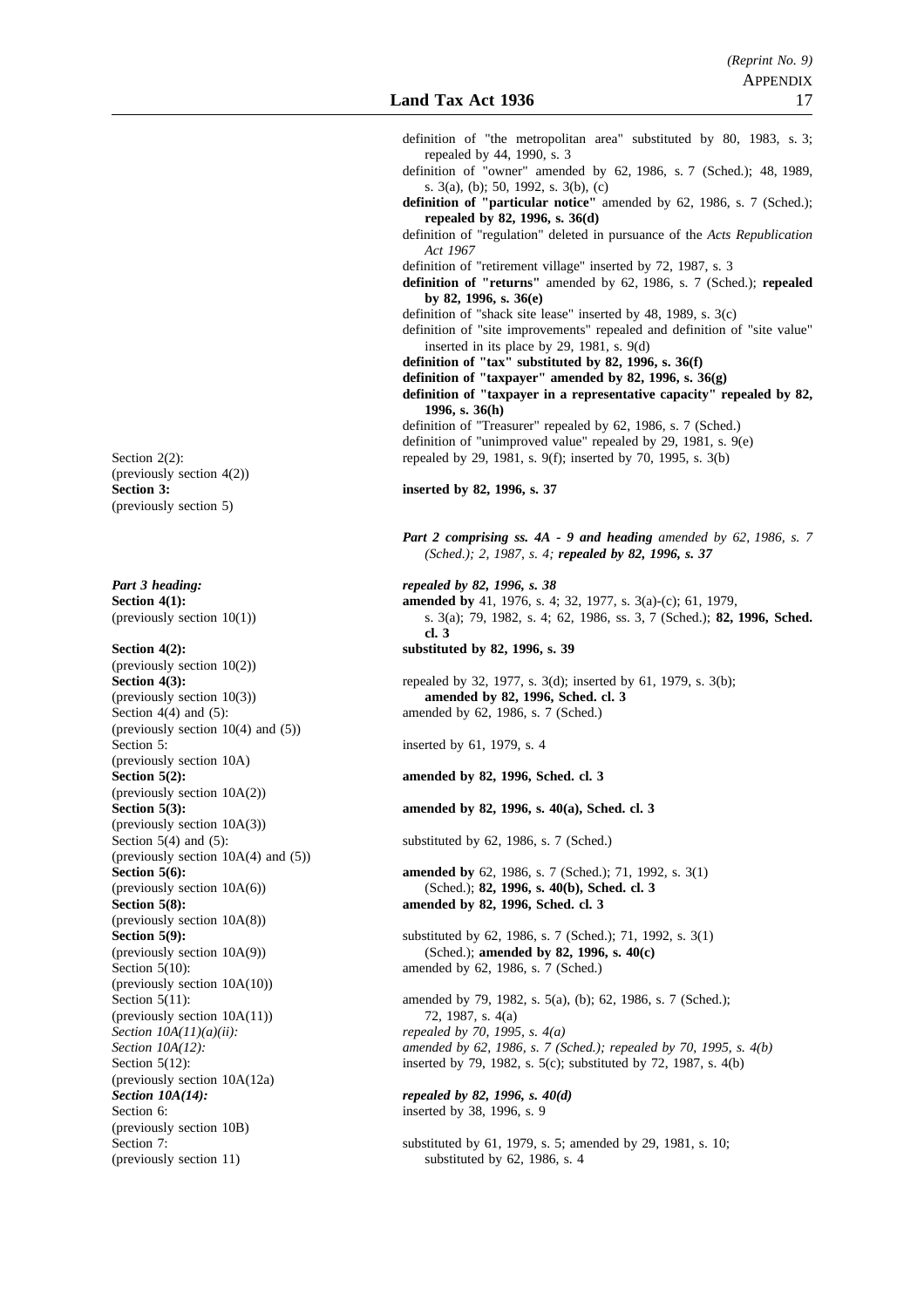**Section 7(2): amended by 82, 1996, Sched. cl. 3** (previously section 11(2)) *Section 12(2): repealed by 44, 1990, s. 4(a)* Section 10: inserted by 50, 1992, s. 5 (previously section 12D)  $(\text{previously section } 15(1))$  (Sched.) Section 12(2): inserted by 79, 1982, s.  $7(b)$ (previously section 15(1a))<br>Section  $15(2)$ : Section 13: inserted by 63, 1994, s. 7 (previously section 15A) *Section 16: repealed by 79, 1982, s. 8 Part 4 heading: repealed by 82, 1996, s. 41 Heading preceding section 31: repealed by 82, 1996, s. 42* (previously section 31) **Section 14(2):** inserted by 82, 1996, s. 43(b) (previously section  $31(2)$ )<br>Section  $15(1)$ : (previously section 32(2)) *Heading preceding section 34:* repealed by 82, 1996, s. 46 (previously section 34) **Section 17(1): amended by 82, 1996, s. 48** (previously section 35(1)) (previously section 35(2)) **s. 48** (previously section 42) (previously section 42(1)) *Sections 43 and 44: repealed by 32, 1977, s. 7 Part 6 heading: repealed by 82, 1996, s. 50 Heading preceding section 56:* repealed by 82, 1996, s. 51

# 18 **Land Tax Act 1936**

*Section 11A: amended by 61, 1979, s. 6; 29, 1981, s. 11; repealed by 62, 1986, s. 4*<br>*Section 11B Section 11B: repealed by 41, 1976, s. 5* Section 8: amended by 41, 1976, s. 6; 32, 1977, s. 4; 79, 1985, s. 3; (previously section 12) substituted by 62, 1986, s. 5<br>Section 8(1): substituted by 63, 1988, s. 3(a); substituted by 63, 1988, s. 3(a); 48, 1989, s. 4(a); 44, 1990, (previously section 12(1)) s. 4(a); amended by 46, 1991, s. 3; substituted by 50, 1992, s. 4; amended by 77, 1993, s. 3; substituted by 63, 1994, s. 4 *Section 12(5): substituted by 72, 1987, s. 5; 63, 1988, s. 3(b); 48, 1989, s. 4(b); repealed by 44, 1990, s. 4(b) Section 12A: amended by 32, 1977, s. 5; 61, 1979, s. 7; 29, 1981, s. 12; 79, 1982, s. 6; 79, 1985, s. 4; repealed by 62, 1986, s. 6* Section 9C: amended by 41, 1976, s. 7; 32, 1977, s. 6; 29, 1981, s. 13; (previously section 12C) substituted by 62, 1986, s. 7 (Sched.) Section 11: amended by 79, 1985, s. 5(a); redesignated as s. 13(1) in (previously section 13(1)) pursuance of the *Acts Republication Act 1967*; amended by 63, 1994, s. 5 *Section 13(2): amended by 79, 1985, s. 5(b); repealed by 78, 1986 (Sched. 5)* Section 12(1): amended by 79, 1982, s. 7(a); substituted by 62, 1986, s. 7 *Section 15(2): substituted by 79, 1982, s. 7(c); amended by 62, 1986, s. 7 (Sched.); repealed by 63, 1994, s. 6 Section 15(3): inserted by 79, 1982, s. 7(c); amended by 50, 1992, s. 6; repealed by 63, 1994, s. 6 Section 15(4) - (6): inserted by 79, 1982, s. 7(c); repealed by 63, 1994, s. 6 Section 19: repealed by 62, 1986, s. 7 (Sched.)* **Section 14: amended and redesignated as s. 31(1) by 82, 1996, s. 43** amended by 79, 1982, s. 9; substituted by 62, 1986, s. 7 (previously section 32(1)) (Sched.); **amended by 82, 1996, s. 44(a) Section 15(2): amended by** 62, 1986, s. 7 (Sched.); **82, 1996, s. 44(b)** *Section 33: amended by 79, 1982, s. 10; substituted by 62, 1986, s. 7 (Sched.); repealed by 82, 1996, s. 45* **Section 16:** Substituted by 79, 1982, s. 11; **amended by 82, 1996, s. 47 Section 17(2):** substituted by 62, 1986, s. 7 (Sched.); **amended by 82, 1996,** *Section 36: amended by 79, 1982, s. 12; repealed by 62, 1986, s. 7 (Sched.)*<br>*Sections 37 - 39: repealed by 62, 1986, s. 7 (Sched.) repealed by 62, 1986, s. 7 (Sched.) Section 40: substituted by 62, 1986, s. 7 (Sched.); repealed by 82, 1996, s. 49 Section 41: amended by 79, 1982, s. 13; repealed by 62, 1986, s. 7 (Sched.)* substituted by 32, 1977, s. 7 **Section 18(1): amended by** 62, 1986, s. 7 (Sched.); **82, 1996, Sched. cl. 3**